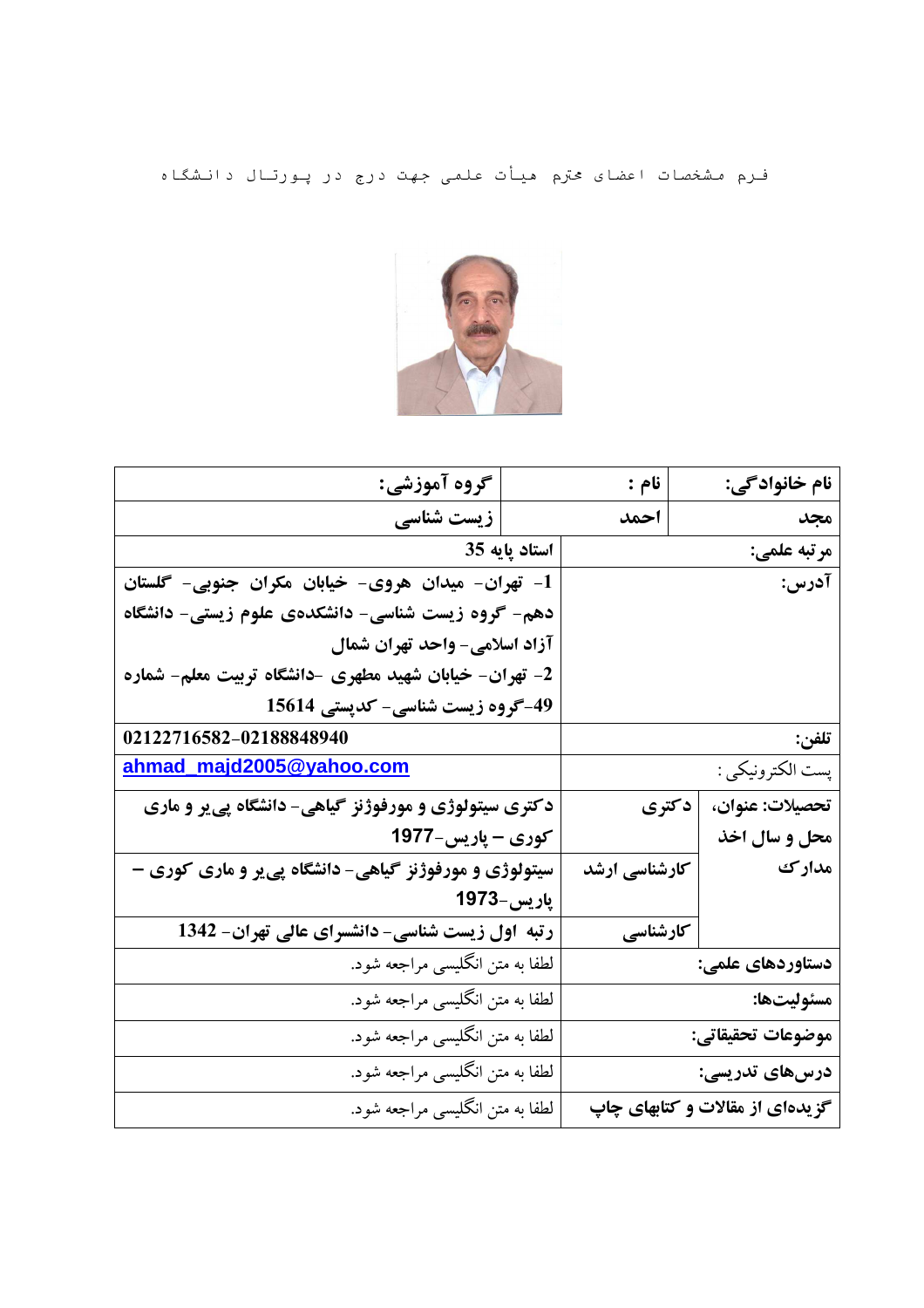|                                           | شده:     |
|-------------------------------------------|----------|
| http://www.dr-majd.com/NotActiveSite.aspx | وب سايت: |
| سایت چهره های ماندگار(کامل نیست)          |          |

| <b>Last name:</b> | <b>First name:</b>                                                                  |                | <b>Department:</b>                                                                  |
|-------------------|-------------------------------------------------------------------------------------|----------------|-------------------------------------------------------------------------------------|
| majd              | <b>Ahmad</b>                                                                        |                | <b>Biology</b>                                                                      |
| <b>Scientific</b> | * Professor at Dept. of Biology, Faculty of Sciences, Tarbiat Moallem               |                |                                                                                     |
| Position:         | Univ. (from 1991-onward)                                                            |                |                                                                                     |
|                   | * Professor in Biology at Islamic Azad University, Science and research             |                |                                                                                     |
|                   | Branch, Tehran, Iran (from 1989-onward)                                             |                |                                                                                     |
|                   | * Professor and head of Faculty of Bio Sciences, Tehran North Branch,               |                |                                                                                     |
|                   | Islamic Azad Univ., Iran, (2008-onward)                                             |                |                                                                                     |
|                   | * Professor and head of Biology Dept. Tehran North Branch, Islamic                  |                |                                                                                     |
|                   | Azad Univ., Iran, (1998-2005)                                                       |                |                                                                                     |
|                   | * Head of Biology Dept., Islamic Azad Univ. (1987-1999)                             |                |                                                                                     |
|                   | * Assistant Prof. and head of Faculty of Science, Abureyhan Univ.<br>$(1979-1981).$ |                |                                                                                     |
|                   | * Associate Prof. at Dept. of Biology Univ. of Teachers Training<br>$(1981 - 1987)$ |                |                                                                                     |
| Address:          |                                                                                     |                | 1- Biology Dept., Faculty of Bio Sciences, Tehran North Branch, Islamic Azad        |
|                   | Univ. Tehran, Iran.                                                                 |                |                                                                                     |
|                   |                                                                                     |                | 2- Biology Dept., Faculty of Sciences, Tarbiat Moallem Univ., Tehran, Iran.         |
| Phone:            | 02122716582-02188848940                                                             |                |                                                                                     |
| Email:            | ahmad majd2005@yahoo.com                                                            |                |                                                                                     |
| <b>Education:</b> | $Ph.D.$ :                                                                           |                | Ph.D. in plant biology (Cytology and                                                |
|                   |                                                                                     | Morphogenesis) | Pierre and Marie Curie Univ.; Paris, France, in 1977.                               |
|                   | M.Sc.:                                                                              |                | Cytology and Morphogenesis, Pierre and Marie<br>Curie Univ.; Paris, France, in 1973 |
|                   | B.Sc.:                                                                              |                | Biology. Tarbiat Moallem Univ. Tehran. Iran                                         |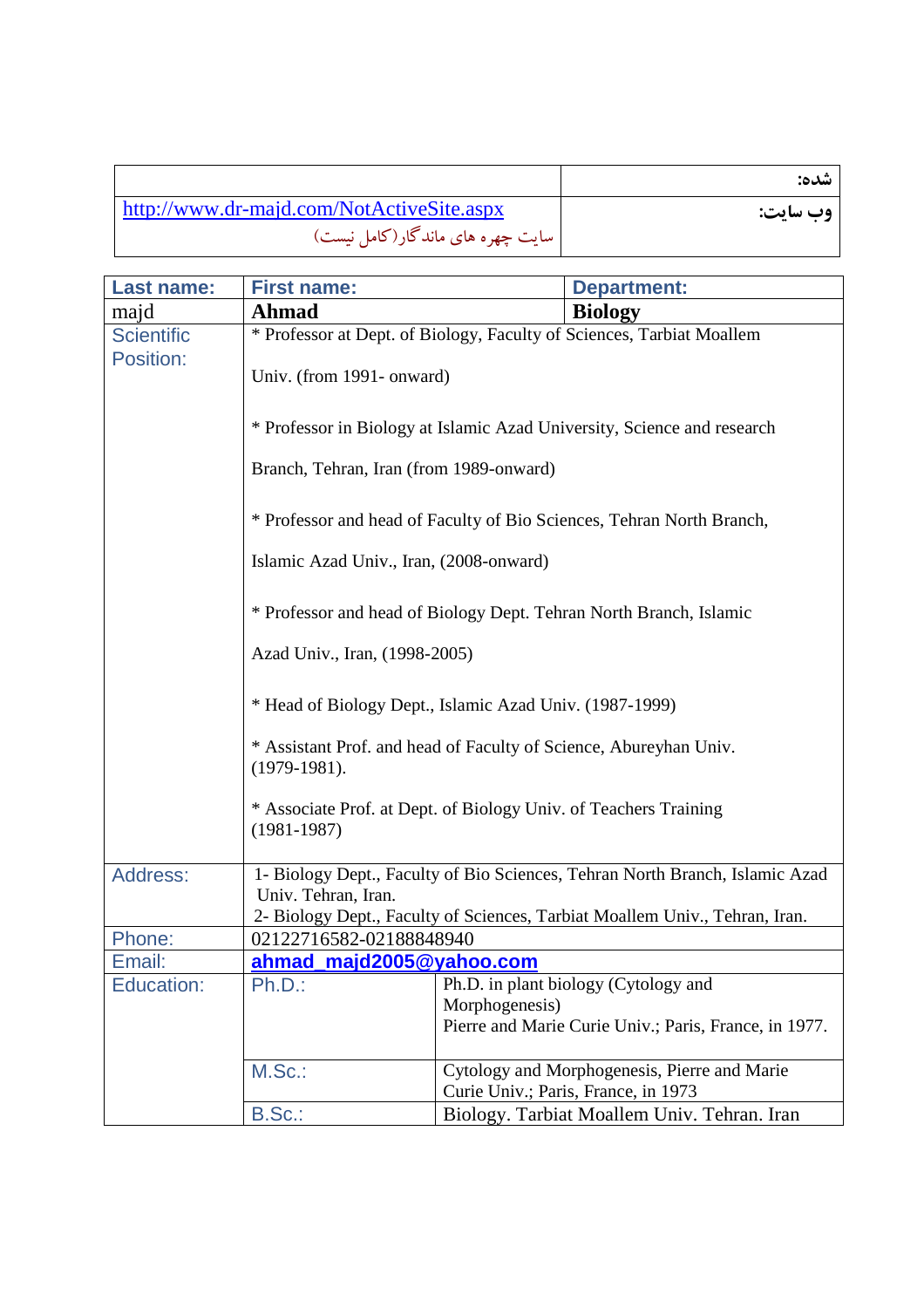| Honors: | 1) Majd A. Et. Francoise Roland-Hydacker: Secretions et<br>Degenerescence des cellules du Tapis dans l'anthere de Soja<br>hispida Moench, Papilionaceae.<br>J. Grana 17-167-174, 1978.                                                                       |
|---------|--------------------------------------------------------------------------------------------------------------------------------------------------------------------------------------------------------------------------------------------------------------|
|         | $2)$ Majd A.<br>Etude de la compsitions chimique et origine de la "Paroi<br>Speciale" chez la soja hispida Moench                                                                                                                                            |
|         | J. Fac-scien. Univ. Of Tehran No. 3.4, page 35-48, 1986                                                                                                                                                                                                      |
|         | 3) Majd. A. Et F.<br>Roland Heydacker. Evolution de la Paroi speciale au cours de la<br>microsporogenese du soja hispida (Papilionaceae).<br>J. Grana 26-213-221, 1987.                                                                                      |
|         | 4) Majd. A. Et A. Chehreganie,<br>Studies on development processes in ovules of soja<br>J. Acta. Horticulture No. 319, Vol II, 431-436, 1992.                                                                                                                |
|         | 5) Majd. A. Et F. Ghanati<br>Les effects de la pollution atmospherique sur les development de<br>l'allergie pollinique<br>8th International Palinological Congress Aix-en Provence.<br>Abstracts book P.168, 1992.                                           |
|         | 6) Majd. A. Et S. Mohamedy.<br>Les effects de certains toxines et de la pollution sur l'ontogenie,<br>la structure et le pouvoir de germination des pollens de soja<br>hispida Monch Papilionaceae. France. Aix en provence Abstracts<br>book P.168, 1992.   |
|         | 7) Majd. A. & S. Mohammadi<br>Studies of developmental processes in pollen soja (Glycin Maxl.)<br>Plant and effects of certain toxines and Environmental Pollutants.<br>J of Science Islamic Azad Univ. Vol 2, No. 6, 1992.                                  |
|         | 8) Majd. A. & F. Rezanejad<br>Culturing pollen grains of some speces of Leguminoseae and<br>determining the temperature effects on their germination and<br>pollen tube growth.<br>J of Science, Univ. Of Tarbiat Moallem, 1993. Vol. 5, No. 1-2<br>$:11-9.$ |
|         | 9) S. Mehrabian, Z. Molabashi, Majd                                                                                                                                                                                                                          |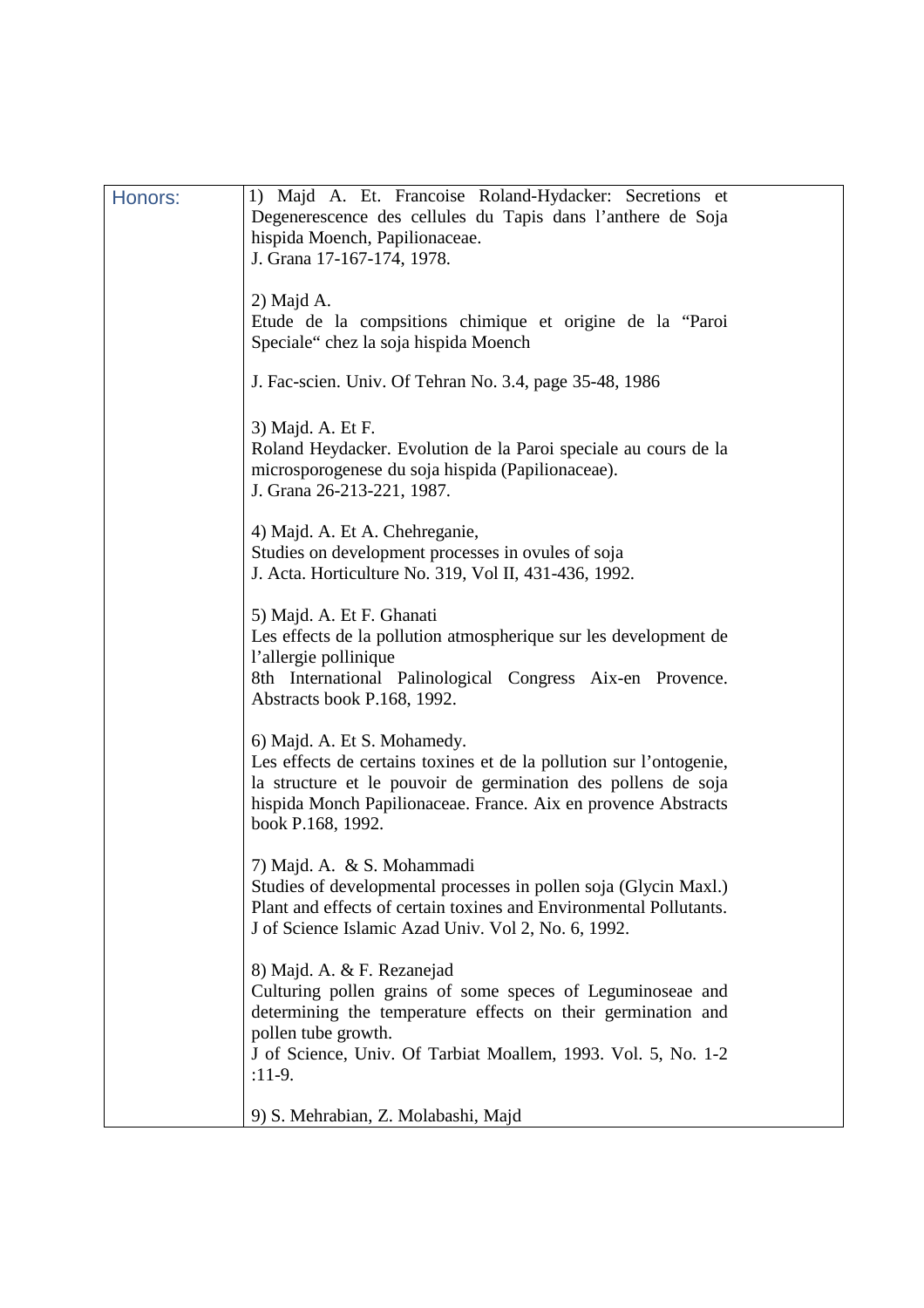| The antimicrobial effect of Garlic (Allium sativum) extract on mouth microflora<br>Iranian J. Publ. Health, Vol. 24, No. 3-4, 1994.                                                                     |
|---------------------------------------------------------------------------------------------------------------------------------------------------------------------------------------------------------|
| 10) Majd. A. & S. Arbabian<br>Antifungal effect of Genus vinca on some of fungi contaminating<br>plant cells and tissue culture.<br>J of Science Islamic Azad Univ. Vol. 3, No. 9-10, 1994.             |
| 11) Majd. A. And F. Ghanati                                                                                                                                                                             |
| The effect air pollution on the allergenicity of Pinus elderica (Pinaceae) pollen<br>J. Grana 34, 208-211, 1995.                                                                                        |
| 12) Majd. A., M. Aminzadeh, Sh. Kiabi                                                                                                                                                                   |
| Effects of Tehran air on allergenicity of plant pollen grains, Absteract Book                                                                                                                           |
| The 8th International Congress of Geographic Medicine<br>The Third Iranian Congress of Immunology and Allergy,<br>P.9,1995.                                                                             |
| 13) S. Mehrabian, Majd. A., T. Tamadon,<br>The antimicrobial effect of Genus vinca on some Pathogen<br>microorganism.<br>Iranian J. Publ. Health, Vol. 24, No. 1-2, 1995.                               |
| 14) Majd. A., M. Shahbazi<br>The effects of salt stress on the Shoot Apical meristem and leaf<br>generation in sunflower (Helianthus annuusl.)                                                          |
| J. Scien. Islamic Republic of Iran Vol. 7, No. 3, page 137-144, 1996                                                                                                                                    |
| 15) A. Majd & F. Ghanati<br>Effects of the air pollution on pollen the allergenisity of Lolium<br>L. & Rosa Kalina<br>Iranian Journal of Biology, Vol. 1, No. 1, 1996.                                  |
| 16) Majd. A.; S. Mehrabian and A. Khanafari<br>Antimicrobial effect of four species of Olaucium in mouth<br>microflora.<br>J of dentistry, Medical Sciences Univ. Of Tehran, Vol. 9, No. 3-<br>4, 1996. |
| 17) Majd. A. Ph.D.; F. Chalabian M.S.<br>The anther culture of henbane (Hyoseyamus niger L.) And                                                                                                        |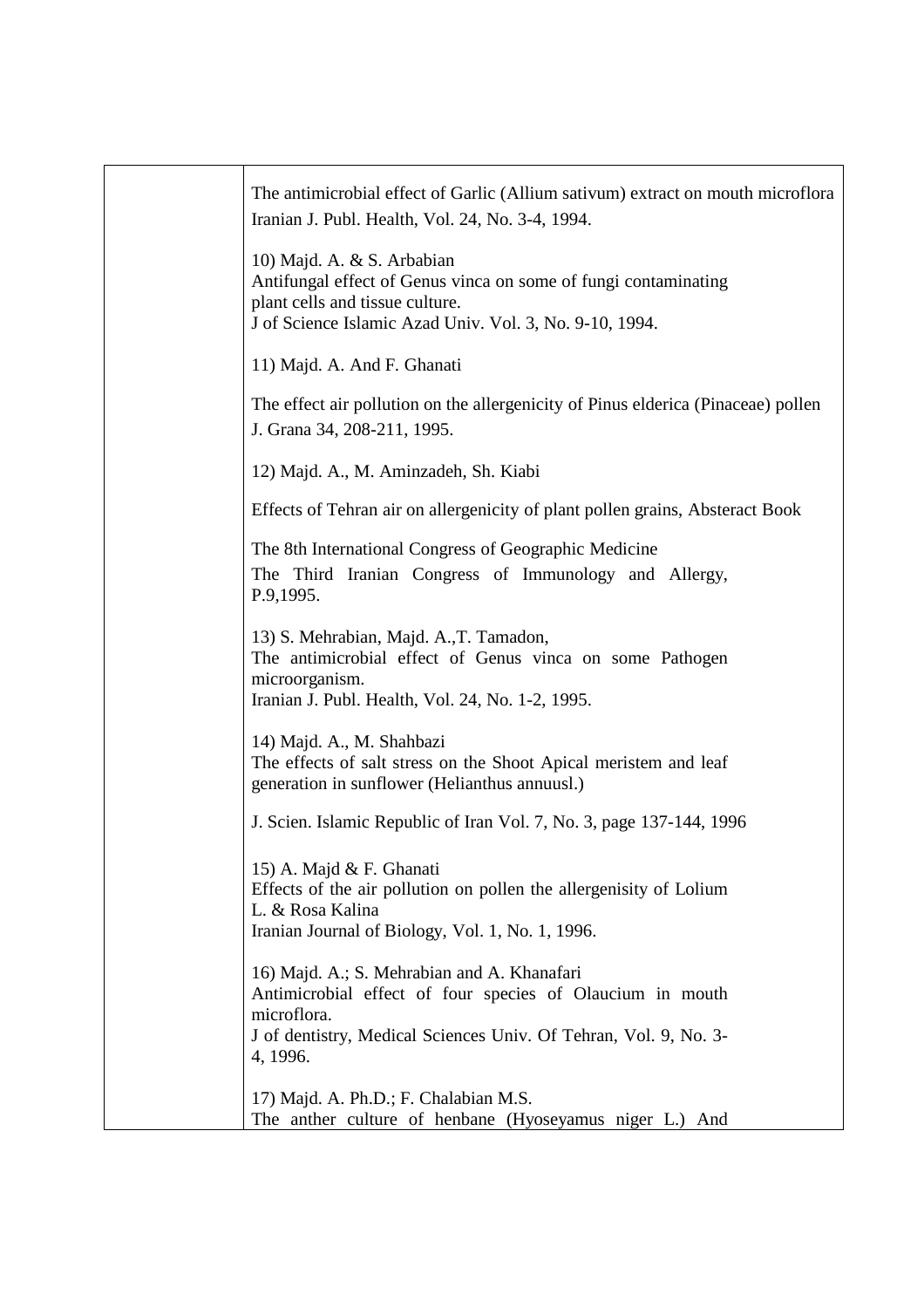| comparative studies between regenerated and natured plants.<br>Iranian Journal of Biology, Vol. 2, No. 1, 1996.                                                                                                                                                                     |
|-------------------------------------------------------------------------------------------------------------------------------------------------------------------------------------------------------------------------------------------------------------------------------------|
| 18) Majd. A., S. Kiabi<br>The effect of Tehran's polluted atmosphere on ultrastructural<br>changes and allergenicity of Cuppressus arizonica pollen grains.<br>5th International Conference of Aerobiology, J. Of Aerobiology<br>Page 407-417, 1997. ISBN, 81-204-1112-9            |
| 19) Ghanati, F., A. Majd                                                                                                                                                                                                                                                            |
| Ultrastructural variations in certain pollen grains exposed to polluted air<br>5th International Conference of Aerobiology, J. Of Aerobiology<br>Page 427-437, 1997.                                                                                                                |
| 20) S. Mehrabian, Z. Molabashi. And A. Majd<br>Effects of three species of Labiateae family (Ziziphora,<br>Spearmint and Salvia) on 15 strains of Enteric Pathogens and<br>Food Poisoning Bacteria.<br>J of Science Univ. For Teacher Education, Vol. 8, No. 1,2,3,4,<br>1996-1997. |
| ISBN, 81-204-1112-9                                                                                                                                                                                                                                                                 |
| 21) A.Esmaili Sari, M.Azangue, A.Majd.<br>The effects of petroleum pollution on seed germination, ontogenesis, anther and<br>ovary development of brassica napus L.,<br>Dane Shaver, 2000, 31:97-105.                                                                               |
| 22) S.Mehrabian, A.Majd and IMajd.<br>Antimicrobial effects of three plants (rubia tinctorum, carthamus tinctorius and<br>juglans regia) on some airborne microorganisms.<br>Aerobiologia, 2000, 16: 455-458.                                                                       |
| 23) A.Iranbakhsh, A.Majd, Gh.Riazi, E.Mohamadi Goltapeh.<br>Studies on structure and ultra structure of cells, synthesizing atropine.<br>Pajouhesh and sazandegi, 2000, 48:90-94.                                                                                                   |
| 24) A.Iranbakhsh, A.Majd, S.Mehrabian, Gh.Riazi.<br>The study of period, position and mechanism of biosynthesis of tropan alkaloids<br>in natural and in vitro culture plants of Hyociamus reticulates L.<br>J. Basic Science. Azad University, 2001: 2957-2970                     |
| 25) A.Majd, MMadah, et al.<br>The study of quantative and qualitive variation of essential oils of Foeniculum<br>vulgar L. In six zones of Iran with two different extraction methods.                                                                                              |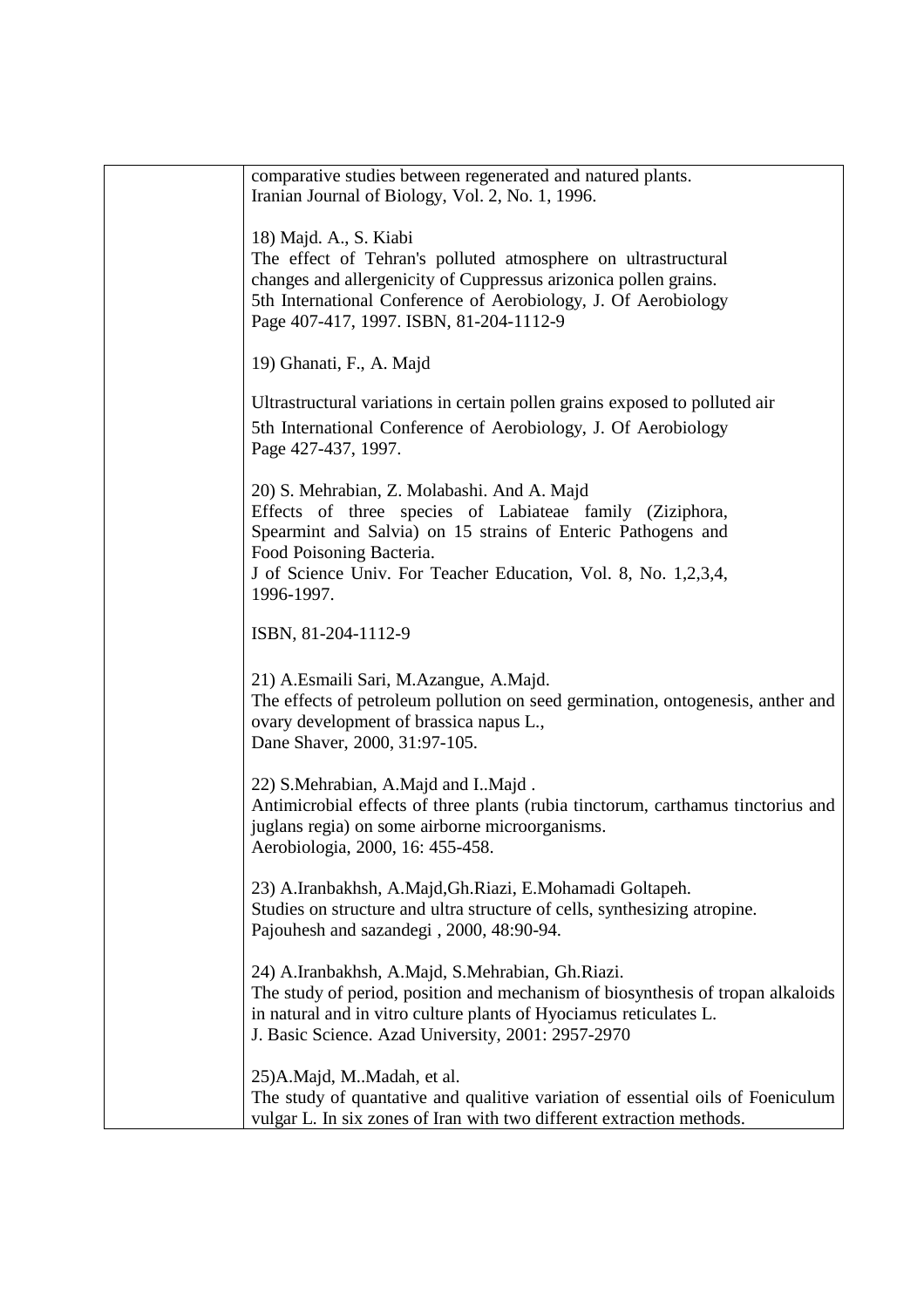| The 10 <sup>th</sup> conference of biology in Iran. Abstract Book, P(592), 2001.                                                                                                                                                                  |
|---------------------------------------------------------------------------------------------------------------------------------------------------------------------------------------------------------------------------------------------------|
| 26)a.Majd,S.Mehrabian, et al.<br>The antimicrobial structure, ontogenesis and some cytogenetical characters of<br>two species of Salvia officinalis, S. scarea.<br>The $10^{th}$ conference of biology in Iran, 2001: P(420).                     |
| 27) P.Jonoubi. A.Majd, et al.<br>Agrobacterum-mediated transformation of Brasica napus.the 2end national<br>congress on biotechnology.<br>Iran, Karaje. Abstract book, 2001, P(57-60)                                                             |
| 28) A.Majd, S.Mehrabian.<br>The study of Antimicrobial effect of magroves on some bacteria and fungi.<br>The 4 <sup>TH</sup> national congress on envirement hygiene. Iran, Yazd.2001.                                                            |
| 29) M.Ebrahimzadeh, A.Majd, H.Ebrahimzdeh.<br>Somatic embryogenesis from explants of some species of Hyocyamus:<br>H.pusillus L., H.arechnoidous Pojark and H.niger L.<br>J.I.Biology, 2002, 13(3,4) 39-48                                        |
| 30) F.Rezanejad, A.Majd, et al.<br>Effects of air pollution on soluble proteins, structure and cellular material<br>release in pollen of Lagerstroemia Indica L. (Lytraceae).<br>Acta biologica cracoviensia Series Botanica, 2003, 45/1:129-132. |
| 31) A.Chehregani, A.Majd, et al.<br>Increasing allergy potency of Zinnia pollen grains in polluted areas.<br>Ecotoxicology and Environmental Safety, 2003, 58:267-272.                                                                            |
| 32) A.Majd, S.Mehrabian Z.Khaniki.<br>Study of tissue culture, somatic embryo genesis and synthetic seed production<br>in potato (solanum tuberosom L.).<br>The 3rd national conference of biotechnology, Mashhad, Iran.2003                      |
| 33) A.H.Chehregani, A.Majd, M.Moin, et al.<br>Effects of air pollution on some cytogenetic characteristics, structure, viability<br>and proteins of Zinnia elegans pollen grains. Pakistan J.Biologica Sciences,<br>2004, 7(1): 118-122.          |
| 34) S.Mehrabian, A.Majd.<br>The anticeptic affects of types of Lichens on the eight bacteria and detection<br>their compounds.<br>The 3 <sup>rd</sup> national conference of biotechnology of Iran. 2004                                          |
| 35) A.Majd, F.Chalabian.                                                                                                                                                                                                                          |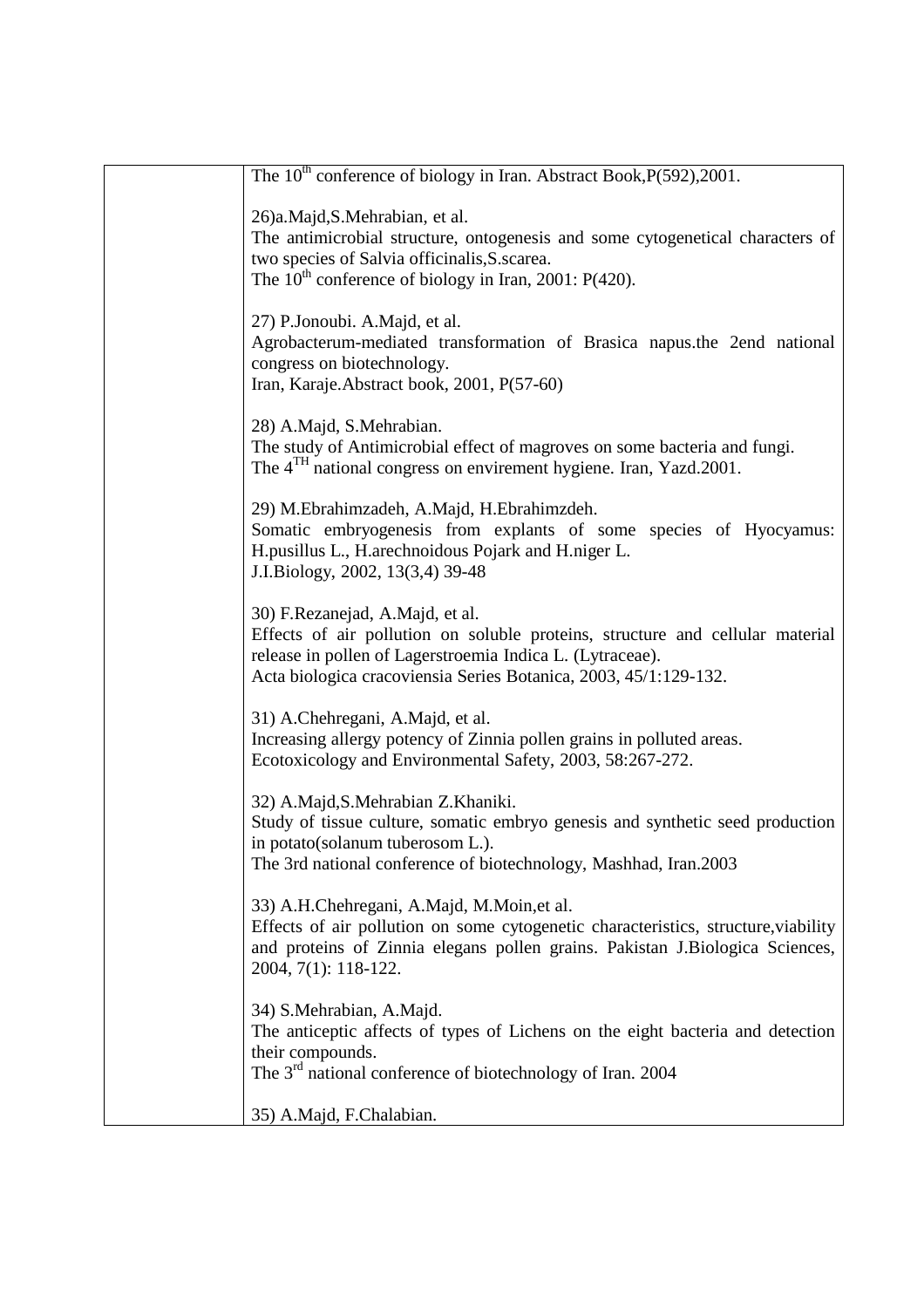| Influence of period of development of plant on the Tropan alkaloids content of<br>Hyoscyamus reticulates L. And effect of micro and macro elements and<br>carbohydrate of tissue culture in the same plant.<br>Gyahan darooei, 2004, N(10).              |
|----------------------------------------------------------------------------------------------------------------------------------------------------------------------------------------------------------------------------------------------------------|
| 36) A.Majd, Z.Khaniki,<br>Somatic embryogenesis in Solanum tuberosum L. (Atzimba* TPS-97).<br>The $3rd$ national congress on biotechnology, Iran, 2004.                                                                                                  |
| 37) A.Majd, A.H.Chehregani, et al.<br>The effects of air pollution on structures, proteins and allergenicity of pollen<br>grains.<br>Aerobiologyb. 2004, 20:111-118.                                                                                     |
| 38) P.Jonoubi, A.Majd, et al.<br>Improved Brassica napus L., regeneration from hypocotyls using Thidiazuron<br>and Benzyladenin as cytokinn sources.<br>Pak.J. Bio., 2004, 36(2):321-329.                                                                |
| 39) S. Saeidi, A. Majd, et al.<br>Amelioration of nickel toxicity in soyebean plants by gibberellin and ascorbic<br>acid<br>Rostaniha, 2005, V(6), P(67-76)                                                                                              |
| 40) R.Rabiee, A.Majd, et al.<br>The study of species diversity in association of Gracilaria salicornia in northeast<br>of Qeshm island.<br>Pashouhesh and Sazandegi: 2005, N(66), PP(85-92).                                                             |
| 41) A.Majd, R.Rabiee, et al.<br>Morphological and anatomical study of Gracilaria salicornia (C.Agadh)<br>Dawson (Gracilariaceae Rhodophyta) in the Persian Gulf Seashores (Qeshm<br>Island).<br>Pajoohesh and sazandegi, 2005, V(76).                    |
| 42) P.Jonoobi, A.Majd, et al.<br>Efficient regeneration of Brassica napus L. Hypocotyls and genetic<br>transformation by Agrobacterium tumefaciens.<br>Biologia Plantarum. 2005, 49(2): 175-180.                                                         |
| 43) A. Majd, A. Rahmanpour, et al.<br>Study on seed dormancy and germination of Eremurus stenophyllus by physical<br>and chemical methods.<br>Iranian journal of medicinal<br>aromatic plants<br>2005.<br>and<br>research.<br>$Vol(21), No(3), 357-370.$ |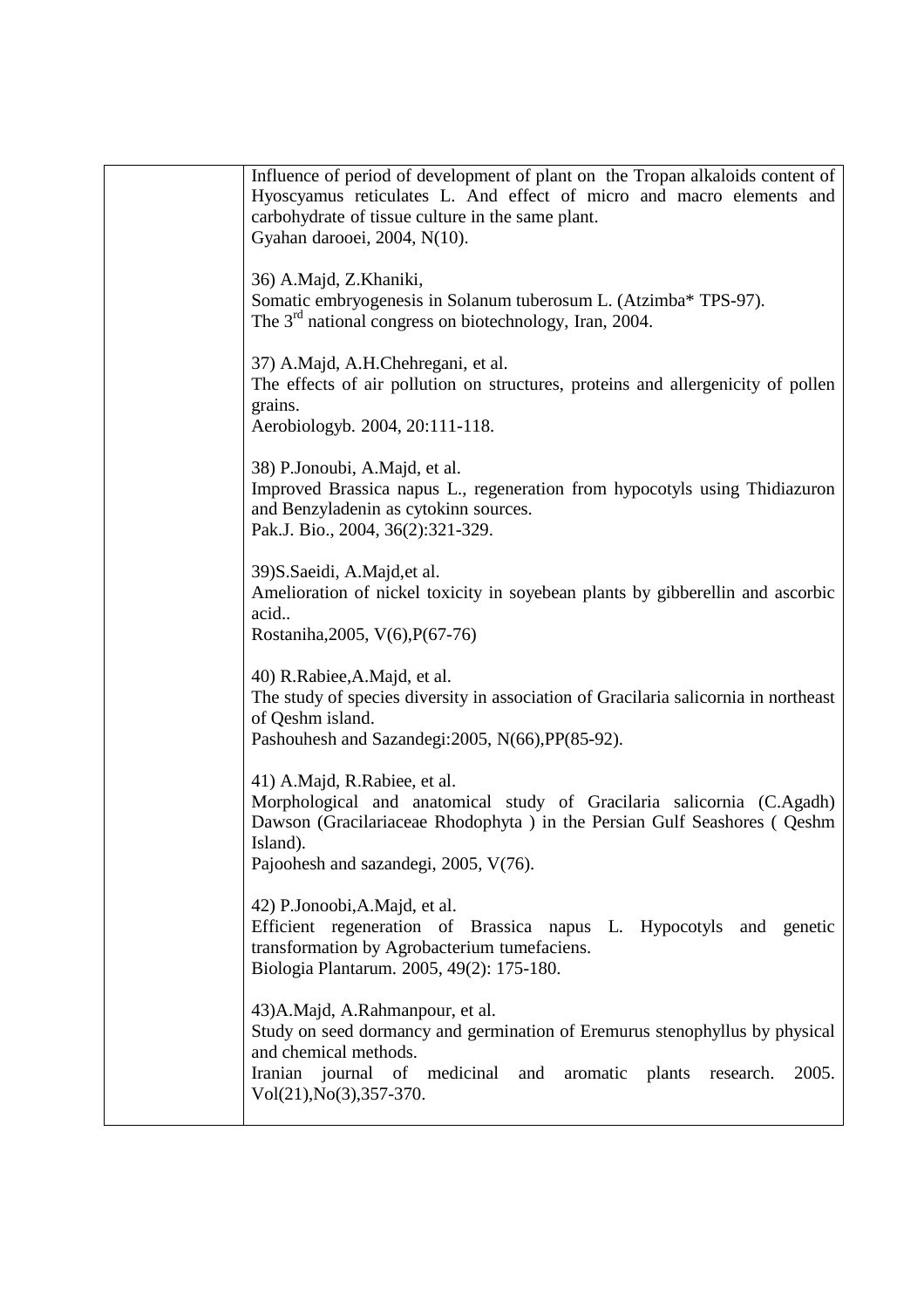| 44) A.Majd, A.Rahmanpour, et al.                                                     |
|--------------------------------------------------------------------------------------|
| Effects of gibberelic and citric acid on germination percentage, speed of            |
| germination and seed vigor of Eremurus spectabilis M.B.                              |
| Iranian journal of medicinal and aromatic plants research. 2005, Vol                 |
| $(13), No(1), 53-67.$                                                                |
|                                                                                      |
| 45)M.Madah, A.Majd, et al.                                                           |
| Effects of salicylic acid on resistance of chickpea (Cicer arietinum L.) Seedlings   |
| to Acochyta rabiei and on alteration of peroxidase and catalase activities.          |
| The 4 <sup>TH</sup> national congress of biotechnology in Iran. Kerman.august, 2005. |
|                                                                                      |
| 46) A. Majd, F. Chamandoosti, et al.                                                 |
| Somatic embryogenesis and plant regeneration in Brassica napus L.                    |
| Pakistan journal of Biological Sciences. 2006, 9 (4):729-733.                        |
|                                                                                      |
| 47) F.M.Kordi, A.Majd, et al.                                                        |
| A comparative study of chromosome morphology among some genotypes of                 |
| Cicer arietinum L.                                                                   |
| Pakistan journal of Biological Sciences. 2006, 9(7): 1225-1230.                      |
|                                                                                      |
| 48) A.Majd, F. Chamandoosti, et al.                                                  |
| In vitro plant regeneration from callus of cotyledos in Canola (Brassica napus       |
| $L.$ ).                                                                              |
| Pakistan journal of Biological Sciences. 2006, 9(2): 302-306.                        |
|                                                                                      |
| 49)a.Ghasemian., A.Majd, et al.                                                      |
| Peel extracts of two Iranian cultivars of pomegranate (Punica granatum) have         |
| antioxidant and ant mutagenic activities.                                            |
| Pakistan journal of Biological Sciences. 2006, 9(7):1402-1405.                       |
|                                                                                      |
| 50) Majd A., Ph.D. & P. Jonoobi, M.S.                                                |
| Effects of ethanol spray in the vegetative and reproductive seed                     |
| germination and yield of soy bean [Glycin development max (L.)                       |
| Merr                                                                                 |
| Abstract: The 6th Iranian Biology conference. 25-27 August p:                        |
| 1, 1997.                                                                             |
| 51) Majd A., Nassibi, Z. And Zare-maivan, H.                                         |
| The effect of some biological and environmental factors on                           |
| pollen and seed germination of some Gymnosperms and                                  |
| Angiosperms.                                                                         |
| 7th Iranian Biology Conference, Page 73, 1998.                                       |
|                                                                                      |
| 52) Mirzaai M., Majd A., Fallahian F. And Mehrabian S.                               |
| Antimicrobial effects of the secondary substances of some                            |
| bryophyta from north of Tehran and Mazandaran.                                       |
|                                                                                      |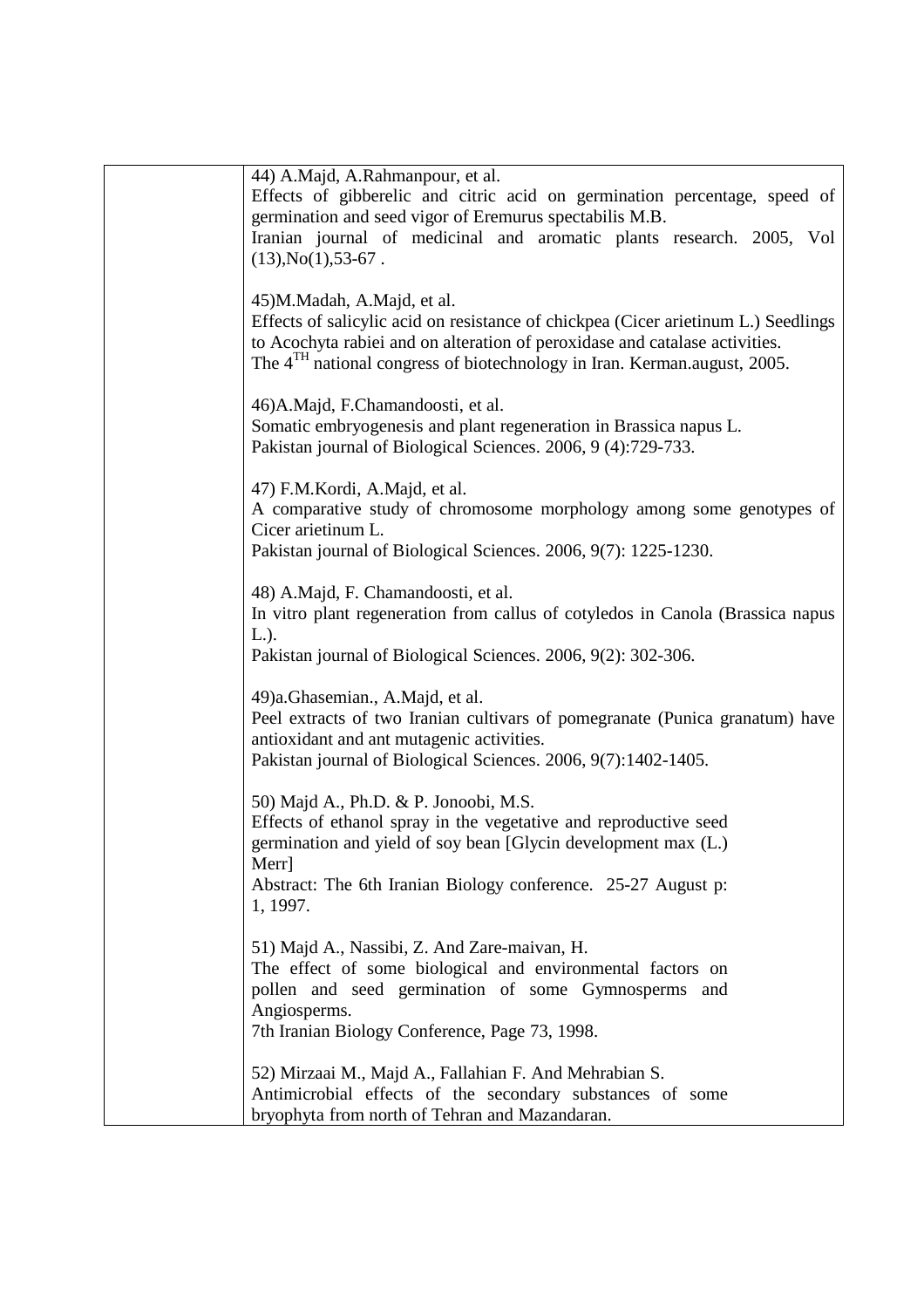| 7th Iranian Biology Conference, Abstract Book Page 179, 1998.                                                                                                                                                                                                   |
|-----------------------------------------------------------------------------------------------------------------------------------------------------------------------------------------------------------------------------------------------------------------|
| 53) Majd A.and Matroosian S.<br>Effects of growth regulators and grafting on growth,<br>development and production in there cultivars of Peanut (Arachis<br>hypogeael).<br>7th Iranian Biology Conference, Abstract Book. Page 177, 1998.                       |
| 54) Majd A., Chamandousti F. And Ghorbanli M.<br>Comparative study of antogenical, anatomical structures,<br>Karyological characteristics and micropropagation of some<br>verbenaceae species.<br>7th Iranian Biology Conference, Abstract Book Page 176, 1998. |
| 55) Majd A., Rasekhi Homa.<br>Tissue culture of Atropa belladona and transformation of this<br>plant with strains of Agrobacterium.<br>11 <sup>th</sup> international Biotechnology symposium, Berlin Germany,<br>2000.                                         |
| 56) Majd A., Farahani, and Zarghami<br>Semisynthetic<br>and Mass production of Banana,<br>(Oral<br>presentation)<br>Second National Biotechnology meeting, Karaj, Iran, 2001.                                                                                   |
| 57) Majd A., Ebadi., Zarghami., Fallahian,<br>Usage of Bioreactors in potatos mass production. (Oral<br>presentation).<br>Second National Biotechnology meeting, Karaj, Iran, 2001.                                                                             |
| 58) Majd A., Dehpoor.<br>Effects of Ethanol and Methanol on the development of Soya.<br>10 <sup>th</sup> national Biology conference. Shiraz, Iran, 2001.                                                                                                       |
| 59) Majd A., Daneshian, Jafarie E.,<br>Effects of Alcoholic Treatments on arachis hypogaea.<br>10 <sup>th</sup> national Biology conference, Shiraz, Iran 2001.                                                                                                 |
| 60) Majd A., Mehrpoor Shahin.<br>Effects of Ultraviolet radiation on anatomical structures,<br>morphology and essential oil changes in Menta spicata L.<br>4 <sup>th</sup> international green chemistry symposium, China 2001.                                 |
| 61) Majd A., Majd Iman.<br>Detecting the allergenicity of two plants of Labiatea family.<br>Accepted in ACAAI International meeting. USA 2001.                                                                                                                  |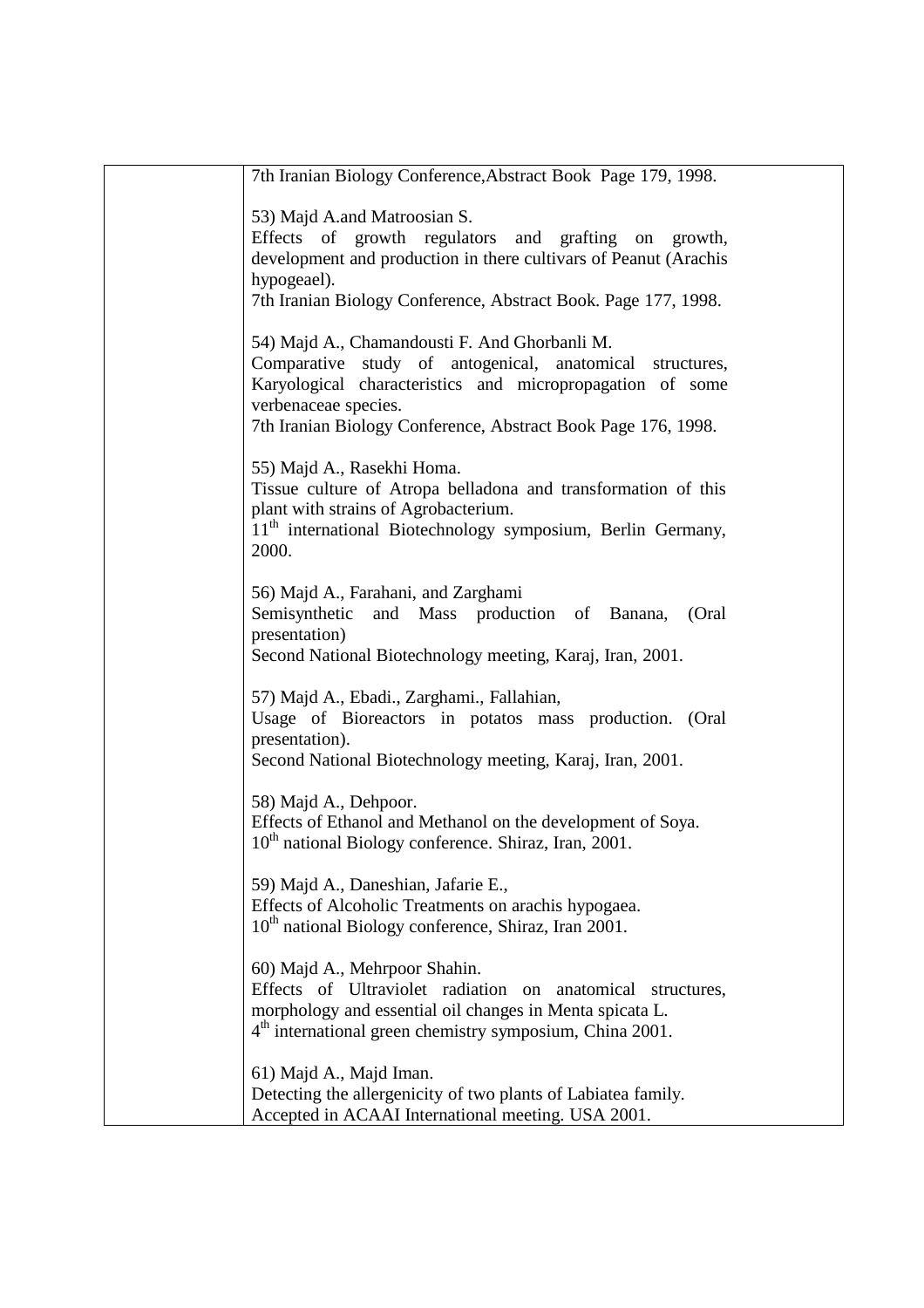| 62) Majd A, Rezanejad F, Moin M, Aminzadeh M and shariyatzadeh M.A                                                                                                                                                                                                                                                           |
|------------------------------------------------------------------------------------------------------------------------------------------------------------------------------------------------------------------------------------------------------------------------------------------------------------------------------|
| Effects of air pollution on microsprognesis, development of anther walls and<br>pollen in Largerstromia indica.                                                                                                                                                                                                              |
| The 1 <sup>st</sup> Iranian conference on plant Science and Biodiversity Tehran 10-12<br>September 2002 Abstract Book. Page 13                                                                                                                                                                                               |
| 63) The study of ascorbic acid effect on the ontogany of shoot<br>apical meristem and flowering in Vicia Faba.<br>The 1 <sup>st</sup> Iranian conference on plant Science and Biodiversity<br>Tehran 10-12 September 2002 Abstract Book Page 14                                                                              |
| 64) Mehrpur M, Mirzaie Nodoushan H, Majd A and Sefidkon F<br>Intra and inter-specific morphlogic variation in Thyme.<br>The 1 <sup>st</sup> Iranian conference on plant Science and Biodiversity<br>Tehran 10-12 September 2002 Abstract Book Page 68                                                                        |
| 65) Majd A, Mehrabian S, and Jafari M.<br>Tissue culture of some species of Artemisia and studing the<br>antimicrobial effects of these species.<br>The 1 <sup>st</sup> Iranian conference on plant Science and Biodiversity<br>Tehran 10-12 September 2002 Abstract Book Page 90                                            |
| 66) Ghorbanli M, Majd A and Saeidi sar<br>The interactive effects of cadmium and gibberellin on growth<br>, protein content and potassium concentration in onion (Allium<br>cepa L.) Plant.<br>The 1 <sup>st</sup> Iranian conference on plant Science and Biodiversity<br>Tehran 10-12 September 2002 Abstract Book Page 94 |
| 67) Jonoubi P, Majd A, Mousavi A, Salmanian A.H ,and Jalali<br>Javaran<br>Study of Thidiazuron and Benzyladenine effects on eanola<br>(Brassica napusl) shoot regeneration.<br>The 1 <sup>st</sup> Iranian conference on plant Science and Biodiversity<br>Tehran 10-12 September 2002 Abstract Book Page 16                 |
| 68) Chehregani A.H, Majd A, Moine M, Gholami M , and<br>Shariatzade M.A.<br>Effect of air pollutants on the development of Anther and Pollen<br>grains in zinnia elegans L.<br>The XVII international congress on sexual plant reproduction<br>Lublin<br>(2002) Abstract Book Page 43                                        |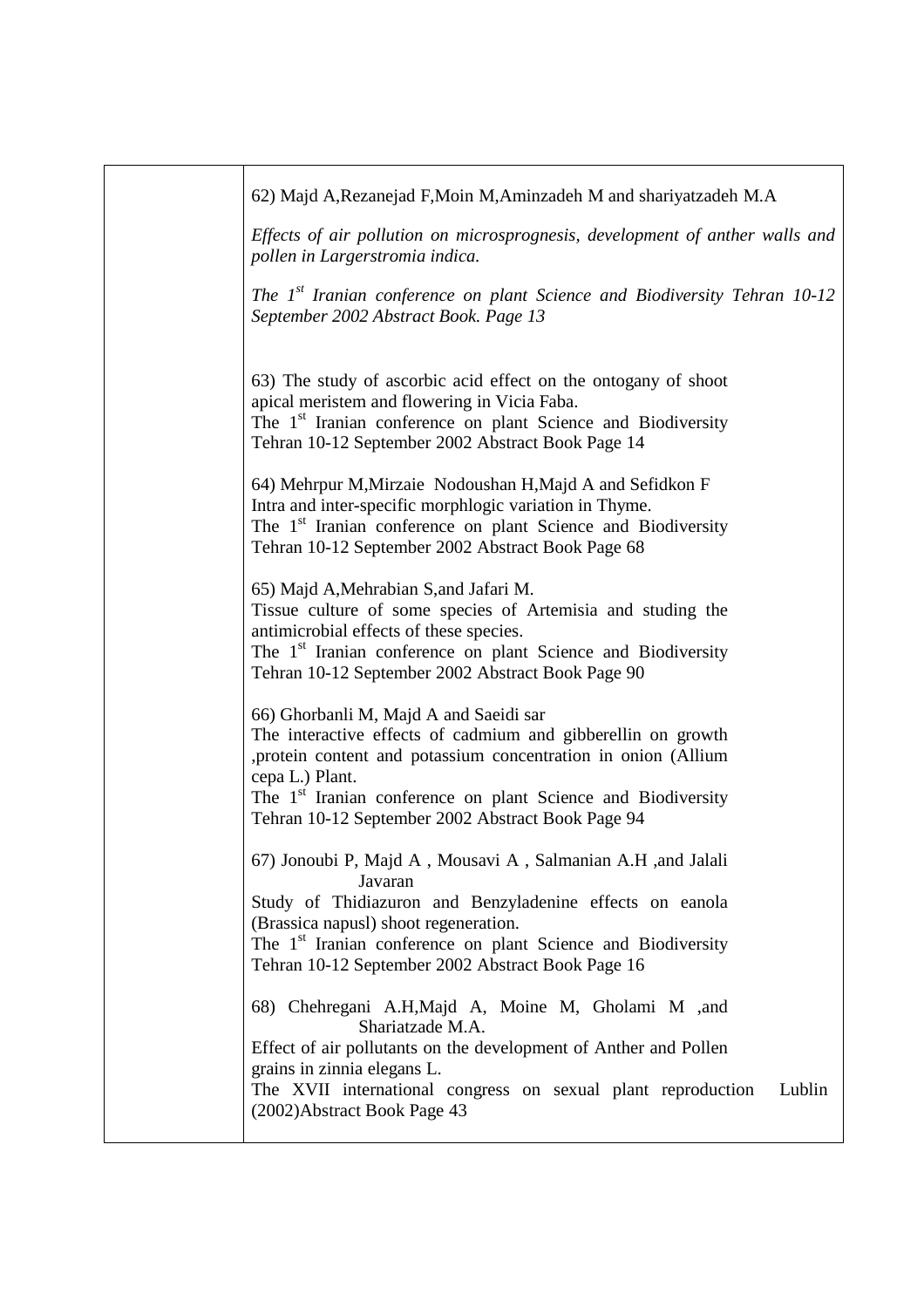| 69) Rezanejad F, Majd A , Shariatzadeh M.A.                                                                                                                                                                                                                                               |
|-------------------------------------------------------------------------------------------------------------------------------------------------------------------------------------------------------------------------------------------------------------------------------------------|
| Microsporogensis ,tapetum and pollen development in Petunia                                                                                                                                                                                                                               |
| hybrid grandiflora. Effect of air pollution on their process and                                                                                                                                                                                                                          |
| eytoplasmic material release.                                                                                                                                                                                                                                                             |
| The XVII international congress on sexual plant reproduction                                                                                                                                                                                                                              |
| Lublin (2002) Abstract Book Page 126                                                                                                                                                                                                                                                      |
| 70) Rezanejad F, Majd A , Chehregani A , Mirzaeian M<br>,Shariatzadeh M.A.<br>Zygotic emberyogenesis in Spartium juncum L.<br>The XVII international congress on sexual plant reproduction                                                                                                |
| Lublin (2002) Abstract Book Page 127                                                                                                                                                                                                                                                      |
|                                                                                                                                                                                                                                                                                           |
| 71) Rezanejad F, Majd A, Shariatzadeh M.A.<br>Effect of air pollution on water soluble protein, structure and<br>cellular material release in Lagerstromia indica L (lythraceae).<br>The XVII international congress on sexual plant reproduction<br>Lublin (2002) Abstract Book Page 128 |
| 72) A.H.Chehregani, A.Majd, et al.<br>Effect of air pollution on some cytogenetic characteristic,<br>viability and pollen proteins in Zinnia elegans L.<br>Xviith international congress on sexual plant reproduction,<br>Lublin, 2002.                                                   |
| 73) A.H.Chehregani, A.Majd, et al.<br>The effect of air pollution of structural and chromosomes<br>changes of plant grain pollens.<br>The 5 <sup>th</sup> congress on environment hygiene in Iran, abstract book,<br>P(47), 2003.                                                         |
| 74) Majd A, Mehrabian S, Tahery M<br>The study of Antiseptic effect in Adonis flammea jacq.<br>The fifth Iranian congress of Microbiology Jan 21-23 2003<br>Ahwaz - Iran Abstract Book Page 53                                                                                            |
| 75) Majd A, Mehrabian S, Kelich S.<br>The study of Antimicrobial effect in Asplenium scolopendrium.<br>The fifth Iranian congress of Microbiology Jan 21-23 2003<br>Ahwaz - Iran Abstract Book Page 64                                                                                    |
| 76) Tajadod G, Majd A, Fallahian F, Mehrabian S.<br>The effects of Beta-carotene on germination of spores<br>development of prothalli and sexual in Adiantum capillus-<br>veneris.<br>Joint International conference SHHB & ISE Jan 7-11 2003                                             |
|                                                                                                                                                                                                                                                                                           |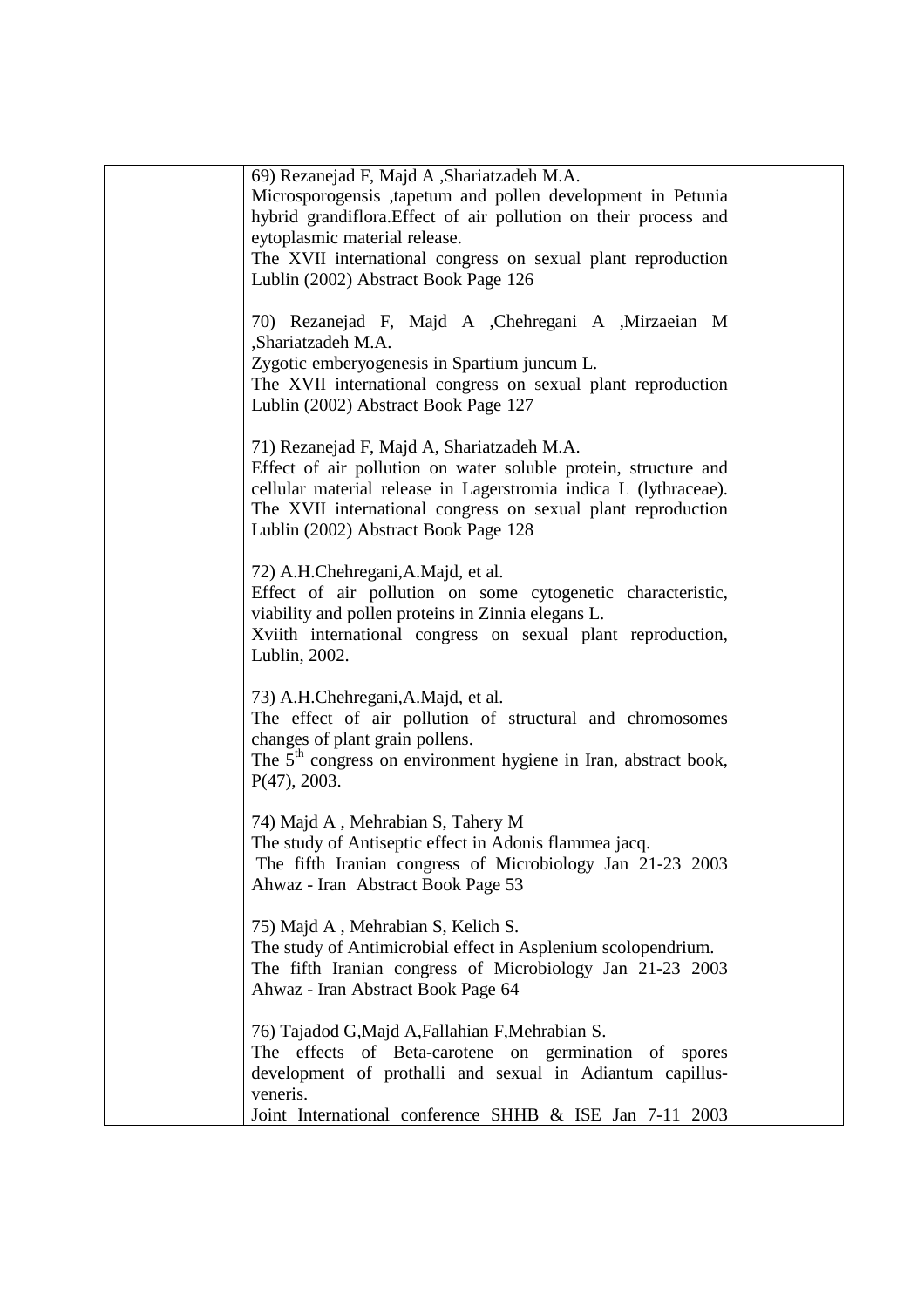| Pretoria, South Africa Abstract Book Page 66                                                                                                                                                                                                                                                                       |
|--------------------------------------------------------------------------------------------------------------------------------------------------------------------------------------------------------------------------------------------------------------------------------------------------------------------|
| 77) Majd A, Janoubi P, Mousavi A, Moshashai M, Jallali<br>Javaran M, Salmanian A.H<br>Transformation of Brassica napus with ultimate goal of<br>Glyphosate resistance<br>First National congress of Molecular cell Biology Chamran<br>University of Ahwaz Dept. Of Biology 25-26 Feb 2003 Abstract<br>Book Page 49 |
| 78) A.Chehregani, A.Majd, et al.<br>Study on allergenecity of immature and mature pollen grains of<br>Canna indica.<br>First Iranian conference for cell and developmental biology,<br>University of Tehran, 13-14 September 2003, Abstract Book, P<br>(109)                                                       |
| 79) A.Majd, Z.N.bokaei.<br>The study of flower organs ontogeny and their changes affected<br>by Vitamin C in Vicia Faba.<br>First Iranian conference for cell and developmental biology,<br>University of Tehran, 13-14 September 2003, Abstract Book, P<br>(107).                                                 |
| 80) P.Jonoubi, A.Majd, et al.<br>Effects of plant hormones and ages of explants on in vitro tissue<br>culture and produce glyphosate resistance in Brassica napus L.<br>First Iranian conference for cell and developmental biology,<br>University of Tehran, 13-14 September 2003, Abstract Book, P<br>(102).     |
| 81) A.Majd, A.Chehregani, et al.<br>Study on allergenicity and allergenic proteins in pollen grains of<br>Zinnia elegans.<br>11 <sup>th</sup> Biology Conference of Iran, 23-25 Aug.2003, Urmia<br>University, Abstract Book, P(442).                                                                              |
| 82)M.Mirzaeian,A.Majd, et al.<br>The study of photomorphogenesis in different gametophyte<br>stages of Adiantum capillus-veneris.<br>11 <sup>th</sup> Biology Conference of Iran, 23-25 Aug.2003, Urmia<br>University, Abstract Book, P(152).                                                                      |
| 83) R.Davar, A.Majd, S.Mehrabian.<br>Effect of citric acid and cacl2.2H2O on germination, anatomical<br>and ontogenesis characters of seedling in two cultivars of                                                                                                                                                 |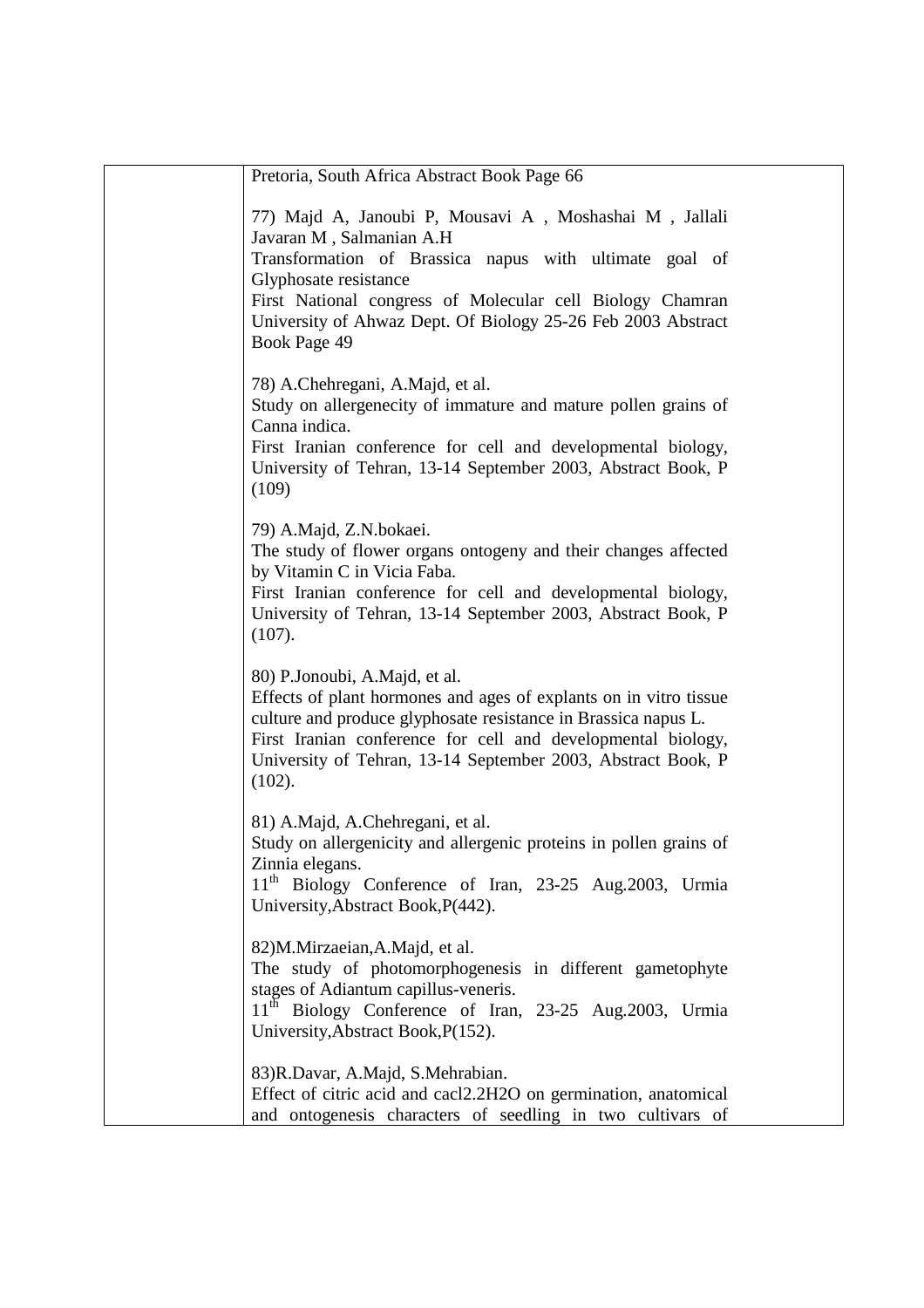| soybean (Glycin max).<br>$12^{th}$<br>conference<br>of<br>biology, Hamedan, Iran. Abstract<br><b>Book</b><br>Page565,2004.                                                                                                                                                                     |
|------------------------------------------------------------------------------------------------------------------------------------------------------------------------------------------------------------------------------------------------------------------------------------------------|
| 84)F.Chamandoosti,A.Majd.<br>Induction of callus and organogenesis in Brassica napus.<br>12 <sup>th</sup> conference of biology, Abstract Book, p(235), 2004.                                                                                                                                  |
| 85) F.Rezanejad, A.Majd, et al.<br>The effect of some air pollutants on skin tests, ige levels and<br>allergens of Tagetes patula pollen.<br>12 <sup>th</sup> conference of biology. Abstract Book, P (513), 2004.                                                                             |
| 86) A.Ramazani Sayad, A.Majd, et al.<br>Effects of ascorbic acid on in vitro culture of Aloe barbadensis<br>Mill.<br>The 2 <sup>nd</sup> congress on applied biology. Abstract Book, p<br>(404), 2004.                                                                                         |
| 87) F.Chamandoosti, A.Majd,<br>Infection of somatic embryogenesis from vegetative explants of<br>Brassica napus L.<br>The $2^{nd}$ congress<br>on applied biology. Abstract Book,<br>p(114), 2004.                                                                                             |
| 88) B.Molaee Ardakani, A.Majd, et al.<br>Effects of ascorbic acid on in vitro culture of soybean (Glycin<br>max L.merr).<br>The $2nd$ congress on applied Biology, Abstract Book, P (284),<br>2004.                                                                                            |
| 89) A.Ataei, A.Majd, et al.<br>A new method for protoplast isolation.<br>Abstract Book, P(70), 2004.                                                                                                                                                                                           |
| 90) A.Majd, A.Rahmanpour.<br>study on caryotype of Eremurus spectabilis<br>The<br>of<br>Asphodelaceae Family.<br>First Iranian congress on biological science, December, 14-<br>15,2005. Abstract Book, P (525).                                                                               |
| 91) a.Majd, A.Rahmanpour, et al.<br>Study on germination and dormancy-breaking in Eremurus<br>persicus seeds through physical and chemical methods.<br>13 <sup>th</sup> Iranian biology conference and the first International<br>conference of biology, Guilan University, Rasht, Iran, 23-25 |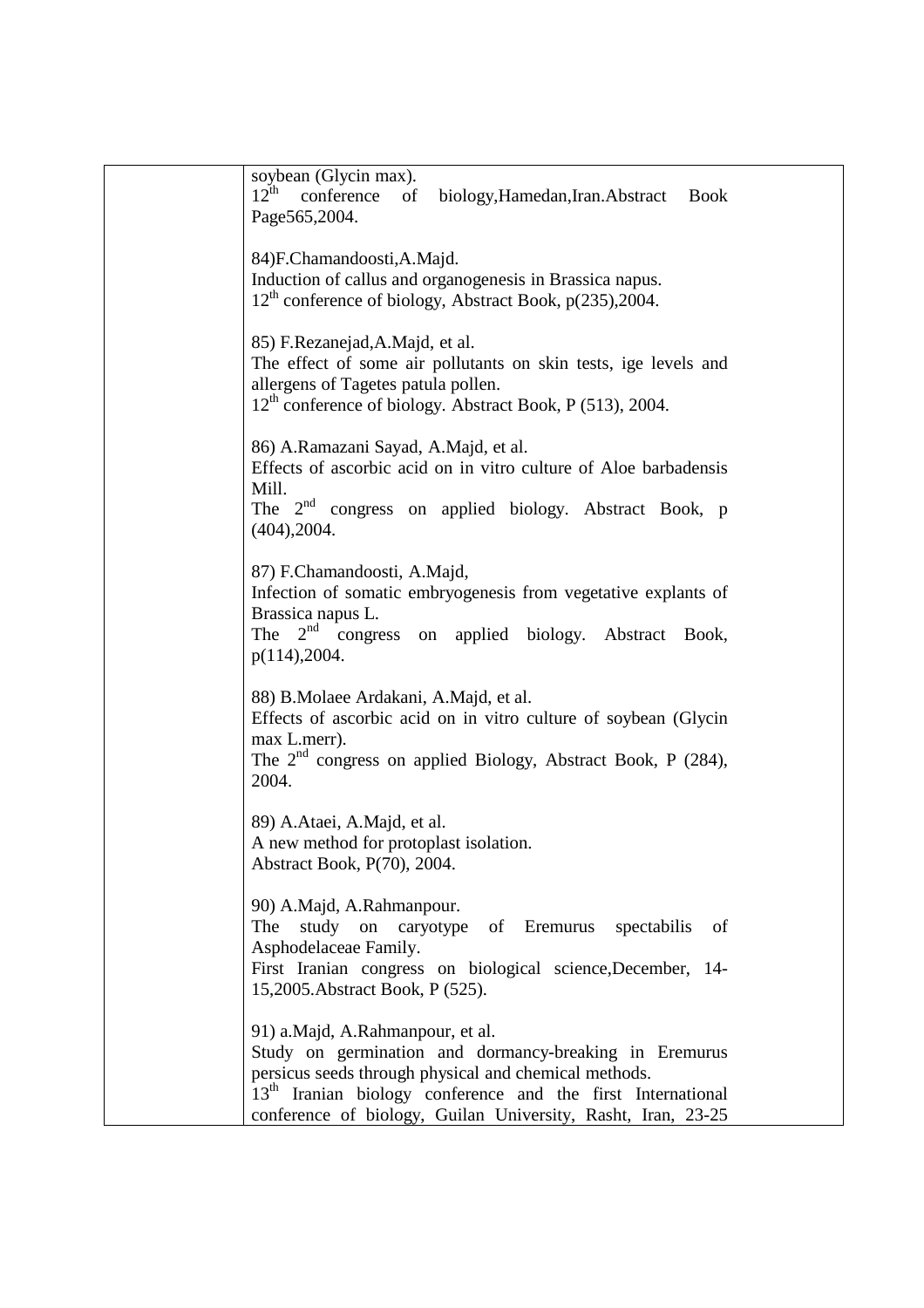| August, 2005.                                                                                                                                                                                                                                                                                                   |
|-----------------------------------------------------------------------------------------------------------------------------------------------------------------------------------------------------------------------------------------------------------------------------------------------------------------|
| 92) A.Majd, A.Rahmanpour, et al.<br>Comparative study of anatomical and developemental structure<br>of Eremurus stenophyllus and Eremurus spectabillis from<br>Asphodelaceae.<br>$2^{nd}$<br>International<br>conference of biology, Tarbiat Modares<br>University.2005.                                        |
| 93) A.Majd, S.Mehrabian.<br>Effects of Chelidonium majus I. Extracts on the process of plants<br>cells-divition.<br>XVII International botanical congress, Vienna,<br>Austria,<br>Europe.17-23 July 2005.                                                                                                       |
| 94) A.Majd, S.Nassiri, et al.<br>Micrografting of neem (Azadiracta indica A.Juss.) Shoots apex<br>on to Persian lilac (Melia azedarach L.) Rootstock seedlings.<br>XVII<br>International<br>botanical<br>congress,<br>Vienna,<br>Austria,<br>Europe.17-23 July 2005                                             |
| 95) A.Majd, A.R.Iranbakhsh, et al.<br>Growth and production optimization of tropane alkaloids in<br>Datura stramonium cell suspention culture.<br>XVII<br>International botanical congress, Vienna,<br>Austria,<br>Europe.17-23 July 2005.                                                                      |
| 96) A.Majd, G.Tajadod.<br>Microscopic surgeries on meristemic parts and the place of<br>archegonium in prothalli of Adiantum capillus-veneris.<br>XVII International botanical congress,<br>Vienna,<br>Austria,<br>Europe.17-23 July 2005.                                                                      |
| 97) A.Majd, S.Jafari Marandi.<br>Effects of ethanol, methanol on the structure and ultrastructure of<br>the vegetative meristem, formation of flower components and<br>useful vase life in Dianthus Caryophyllus L.<br>International botanical congress, Vienna,<br>XVII<br>Austria,<br>Europe.17-23 July 2005. |
| 98) A. Majd, Z. Nazem bokaee.<br>The ultrastructural study of shoot apical meristem cells and their<br>changes affected by vitamin C in Faba bean.<br>International<br>botanical<br>XVII<br>congress, Vienna,<br>Austria,<br>Europe.17-23 July 2005.                                                            |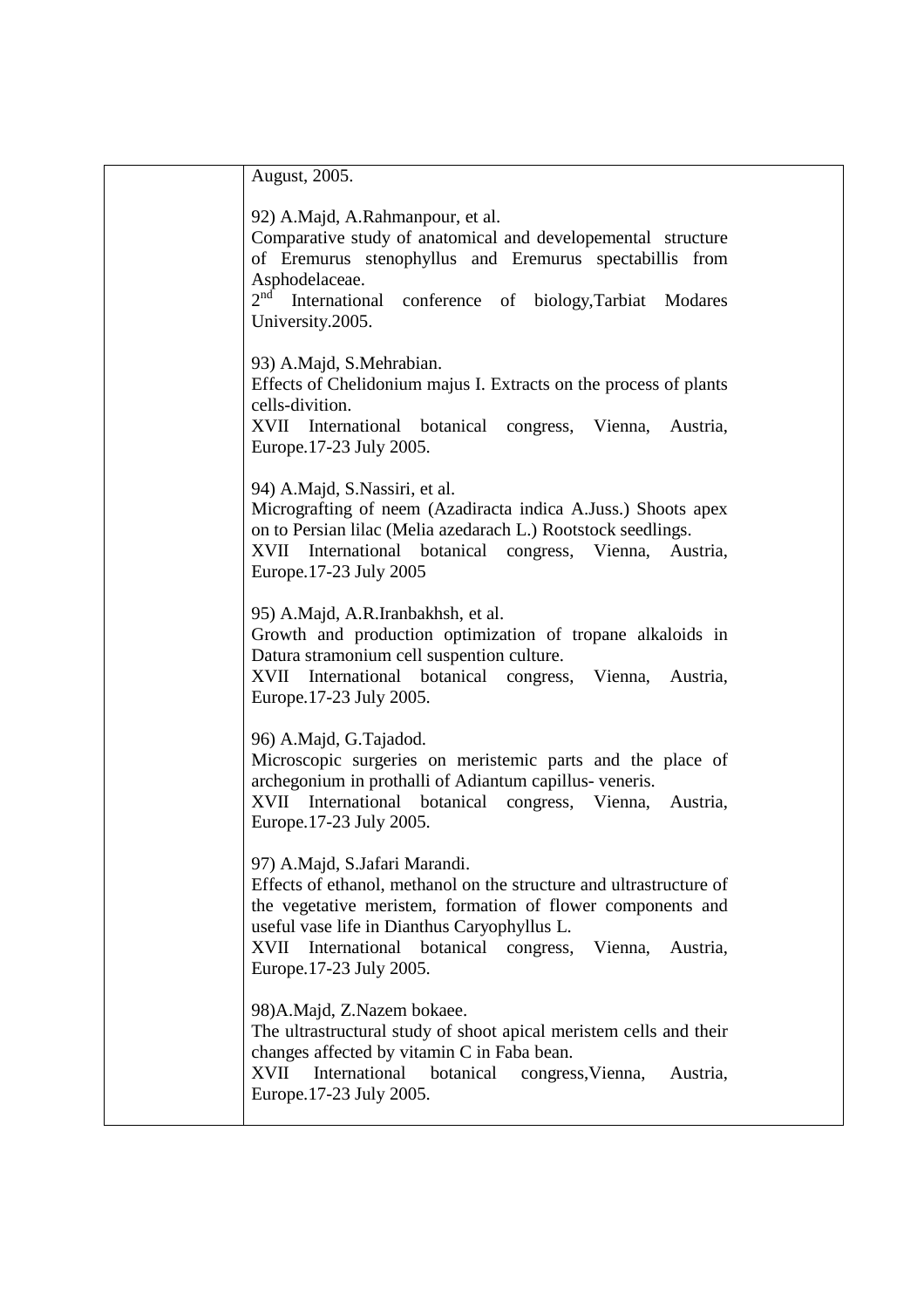| 99) A.Majd, M.Madah, et al.                                              |
|--------------------------------------------------------------------------|
| Effects of salicylic acid on resistance of chickpea (Cicer               |
| arrietinum L.) Seedling to Acochyta rabiei and on alteration of          |
| peroxidase and catalase activities.                                      |
| The 4 <sup>th</sup> national congress on biotechnology, Kerman, Iran,    |
| August 2005.                                                             |
|                                                                          |
| 100) A.Majd, A.Rahmanpour, et al.                                        |
| Comparative study of anatomical and developemental structure             |
| of Eremurus stenophyllus and Eremurus spectabillis from                  |
| Asphodelaceae.                                                           |
| 14 <sup>th</sup> national conference of biology, August, 2006-08-06.     |
|                                                                          |
| 101) A.Rahmanpour, A.Majd, et al.                                        |
| Investigating Caryotype of Eremurus spectabilis<br>from                  |
| Asphodelaceae.                                                           |
| First International Iranian Congress on Biological Science. Karaj.       |
| 2006. Abstract Book, P (547).                                            |
|                                                                          |
| 102) V.Alavi, A.Majd, et al.                                             |
| First report of leaf spot caused by alternaria citri on navel            |
| orangin iran.                                                            |
| First<br>International Iranian Congress<br><b>Biological</b><br>on       |
| science.Karaje.2006.Abstract Book, P (686).                              |
| 103) Z.Darab, A.Majd, et al.                                             |
| Comparative studies of Salicylic acid on seed germination,               |
| growth, development and change in anatomical structure,                  |
| ontogeny of Eucalyptus polyanthemos in natural plants and                |
| samples of tissue culture.                                               |
| First International Iranian<br><b>Biological</b><br>Congress<br>on       |
| science.Karaje.2006.Abstract Book, P (84).                               |
|                                                                          |
| 104) A.A.Dehpour, A.Majd, et al.                                         |
| A Scanning Electron Microscope study of infection process of             |
| leaf spot citrus by alternaria.                                          |
| First<br>International<br>Iranian<br><b>Biological</b><br>Congress<br>on |
| science.Karaje.2006.Abstract Book, P (512).                              |
|                                                                          |
| 105) Sh.Salehi, A.Majd, et al.                                           |
| Cafein effect on callogenesis of Vulgaris L. Phaseolus.                  |
| International<br>Iranian<br>First<br>Biological<br>Congress<br>on        |
| science.Karaje.2006.Abstract Book (626).                                 |
|                                                                          |
| 106) S.Mohsen nejad, A.Majd, et al.                                      |
| Investigating the effect of sound waves<br>(music) on seeds              |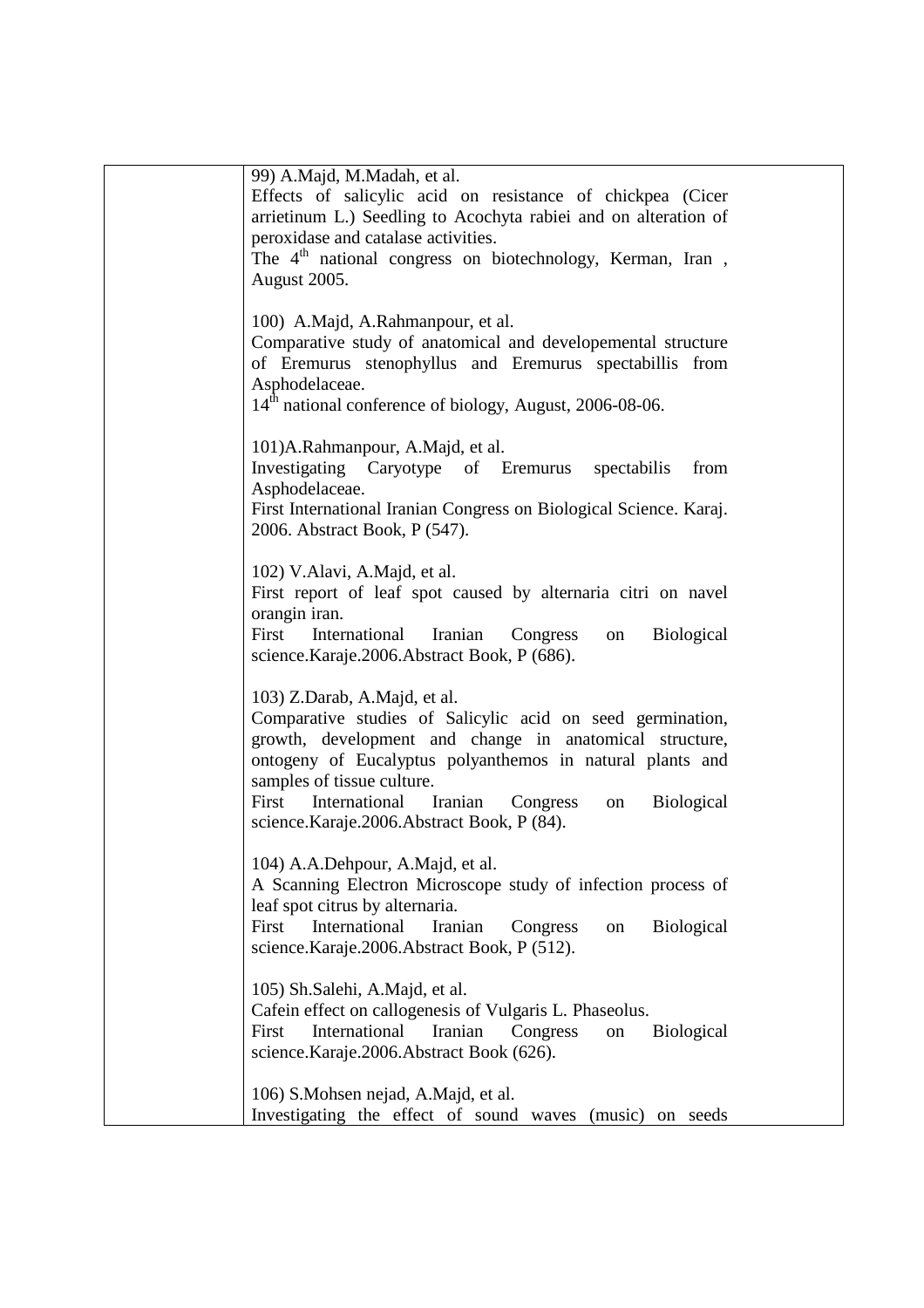| germination and seedlings ontogeny in some plants.                              |
|---------------------------------------------------------------------------------|
| International<br>Iranian<br>Congress<br><b>Biological</b><br>First<br>on        |
| science.Karaje.2006.Abstract Book, P (794)                                      |
|                                                                                 |
| 107) R.Rabei, A.Majd, et al.                                                    |
| Seasonal changes in production of Gracilaria salicornia in Qeshm                |
| Island in south of Iran.                                                        |
| International congress on applied phycology. Dehli, India,                      |
| February 14-15, 2006.                                                           |
| 108) A.majd, M.Maddah, F. Fallahian, SH.Sabghapor,                              |
| F.Chalabian. Comparative study of the effect of salicylic acid on               |
| yield, yield components and resistance of two susceptible and                   |
| resistant chickpea cultivars to Ascochyta Rabiei. 2006. Iranian                 |
| journal of Biology.                                                             |
| 109) S.Mehrabian, A.Majd, S. Sottoudeh. Antibacterial effects of                |
| rosmarinous officnalis on some gram positive & gram negative                    |
| & spore- bacteria. 2006. The 8 <sup>th</sup> National Congress of               |
| Microbiology.                                                                   |
|                                                                                 |
| 110) A.Majd, H.Ghasempor, J.Sobhi.The Study of Gametophyte                      |
| and Sprophyte Callus Formation (Without Gametophyt steep) in                    |
| Tissue Culther of Notoleana Vallea (Ait.) Desf. 2006. The 14 <sup>th</sup>      |
| Iranian International Conference of Biology.                                    |
| 111) A.Majd, H. Dibah, P.Abroman Azar, S.Jafari. The study of                   |
| regeneration possibility and increasing some secondry metabolits                |
| of <i>Urtica Dioica.l.</i> 2006. The 14 <sup>th</sup><br>Iranian International  |
| Conference of Biology.                                                          |
| 112) A.Majd, J.Sobhi. The study of constantation of resistance                  |
| factor in life cycle of Notholeana Vellea(Ait) Dest. 2006. The 14 <sup>th</sup> |
| Iranian International Conference of Biology.                                    |
| A.Rahmanpour, A.majd, F.chalabianethe<br>113)<br>study<br>on                    |
| carryotype of 4 species of <i>Eremurus</i> from <i>Asphodellaceae</i>           |
| family.1st National plant Taxonomy Conference of Iran.                          |
| September 2007                                                                  |
| 114) L.Amjad, A. Majd, F. Fallahian. In Vitro antispasmodic                     |
| compounds of the pollen extract obtained from Fromachillea                      |
| Wilhelms II. The 9 <sup>th</sup> Iranian Congress of Biochemistry. Nov, 2007.   |
| 115) Y .Shahali, A. Majd, Z .Pourpak, M. Haftlang, M.Moin                       |
| pollen<br>.Changes<br>allergenic<br>in<br>the<br>exposed<br>to<br>air           |
| pollution.Immunology, Asthma and Allergy Research Institute.                    |
| 2007.                                                                           |
|                                                                                 |
| 116) H.Mahmoodzade, A.Majd, M. Lahouti. Effect of Salinity                      |
| stress on Structuer and Ultrastrutuer of Shoot Apical Meristem of               |
| Canola (Brassica Napus cv.symbol). Journal of Agronomy 2007.                    |
| 117- A.Rahmanpour, A.Majd, and F. Chalabiane. The effect of                     |
| hormones and mechanical treatments on seed germination of                       |
|                                                                                 |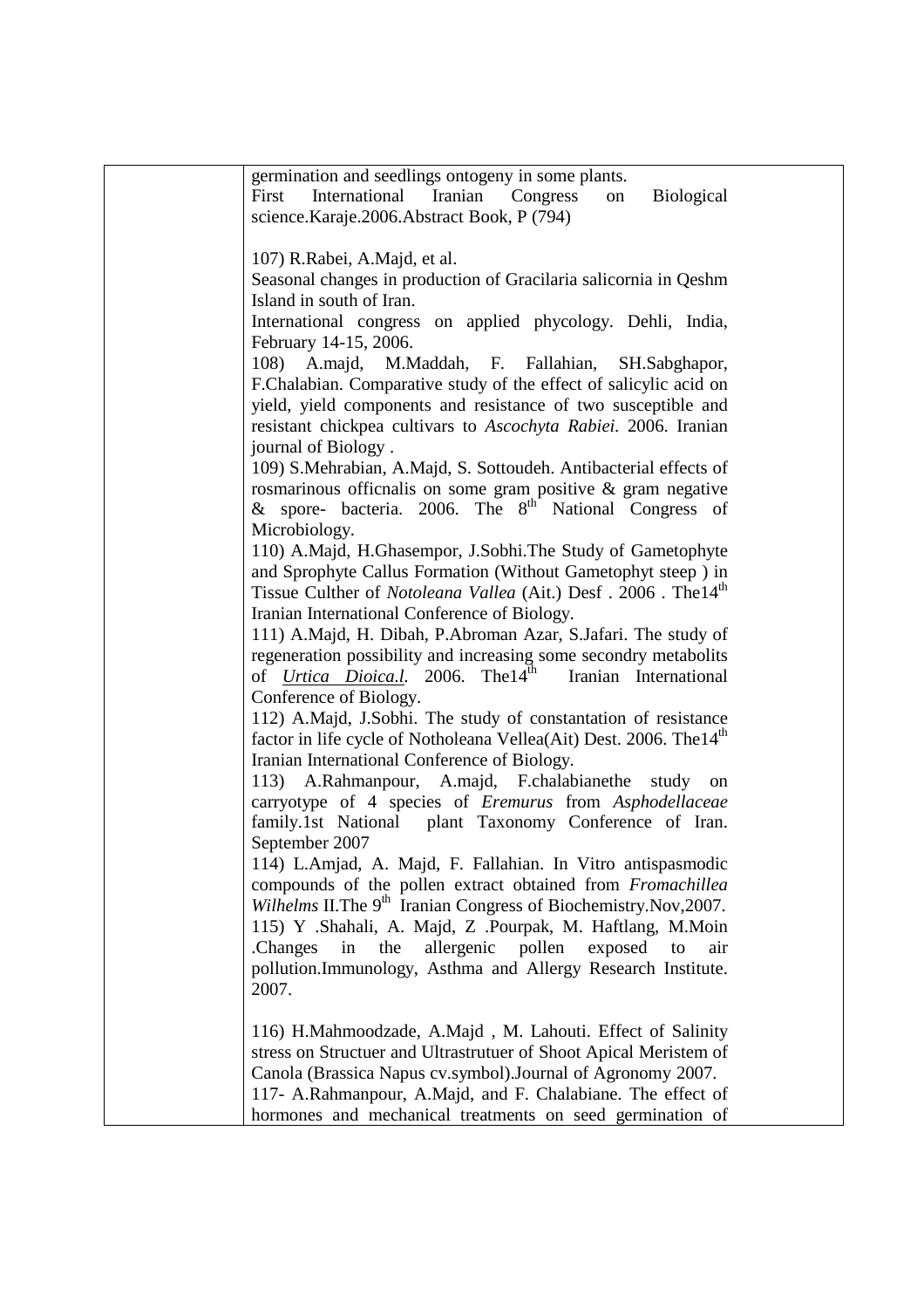| eremurus Olga Regoel .2007. Iranian journal of Medicinal and<br>Aromatic Plants, Vol. 23, No.1                                                                                                                                                                                                                                                                                                                  |
|-----------------------------------------------------------------------------------------------------------------------------------------------------------------------------------------------------------------------------------------------------------------------------------------------------------------------------------------------------------------------------------------------------------------|
| 118- Y.Shahali, A.majd, Z.Pourpak, G.Tajadod, M.Haftlang,<br>M.Moin. Comparative Study of the pollen protein contents in<br>two major varieties of Cupressus Arizonica Planted in Tehran<br>Iran Allergy Asthma Immonol. Septamber 2008. 6(3):123-127                                                                                                                                                           |
| 119- L.Amjad, A.Majd, F.Fallahian, S.Saadatmand, Comparative<br>Study of allergenicity of mature and immature pollen grains of<br>Achillea wilhelmsii, Journal of Arak University of Medical<br>Science. 2008;11(2):1-9<br>120- M.Entezari, A.Majd, A.fallahian, S.Mehrabian, M.Hashemi,<br>Assessment of antimutagenicity and anticancer effects of citrus<br>Limon, Medical Science Journal. 2008;18(2):91-96 |
| بررسی اثرات ضد میکروبی ,احمد مجد، صدیقه اربابیان ِ مهری کاویانی -121<br>Cichoiumکصماره انـدام هـاي زيرزمينــي، هـوايي و دانــه هـاي گيــاه کاسـني(<br>فصلنامه تخصصي علوم , ) بر باكترى هاى گرم مثبت و گرم منفىl intybus L<br>2009;6(2):13-21 زيستي - واحد زنجان.                                                                                                                                                |
| بررسي روش هاي شكست خواب ٬صديقه اربابيان. مريم مغانلو. احمد مجد -122<br>فصلنامه تخصصي علوم زيستي- ,Astragalus  fridae  Rech بذر در گونه<br>2009;7(2):45-50 واحد زنجان.                                                                                                                                                                                                                                           |
| بررسی کالوس زائی و اندام زائی گیاه  ¸مریم پیوندی، لیلا کاظمی، احمد مجد -123<br>فصلنامه پژوهش های علوم گیاهی ,Lavandula vera DC اسطو خودوس<br>2009;15(3):57-64                                                                                                                                                                                                                                                   |
| 124- F.Rezanejad, A.Majd, The study of flower and fruit structure<br>in Lagerstroemia indica (Lythraceae): reproductive organs<br>development, Quarterly Journal of Developmental Biology,<br>Isiamic Azad University North Tehran Branch. 2009;1(3):19-28                                                                                                                                                      |
| 125- S.Jafari, A.Majd, The effect of Alcoholic (Ethanol-Metanol) Treatment<br>on Ontogeny Vegetative Meristem, Formation of flower of parts, Changing in<br>the Number of Shoot Flowers, The Number of Flowers, Ontogeny Embryo and<br>Possibility to Delay Aging and Drooping in Dianthus caryophyllus, Quarterly<br>Journal of Developmental Biology. 2009;1(1):9-14                                          |
| 126- G.Tajaddod, A.Majd, S.Masoumi, Study of life cycle of Pteris cretica L.<br>And impact of arsenic on growth of spore and distinction of sexual organs,<br>Quarterly journal of Developmental Biology. 2009;1(1):31-36                                                                                                                                                                                       |
| $127 -$<br>Dehpour<br>Joybari,<br>Alavi,<br>A.A.<br>A. Majd,<br>S.V.<br>Study<br>of<br>Germination, Penetration and Development of Alternaria alternata, Causal Agent                                                                                                                                                                                                                                           |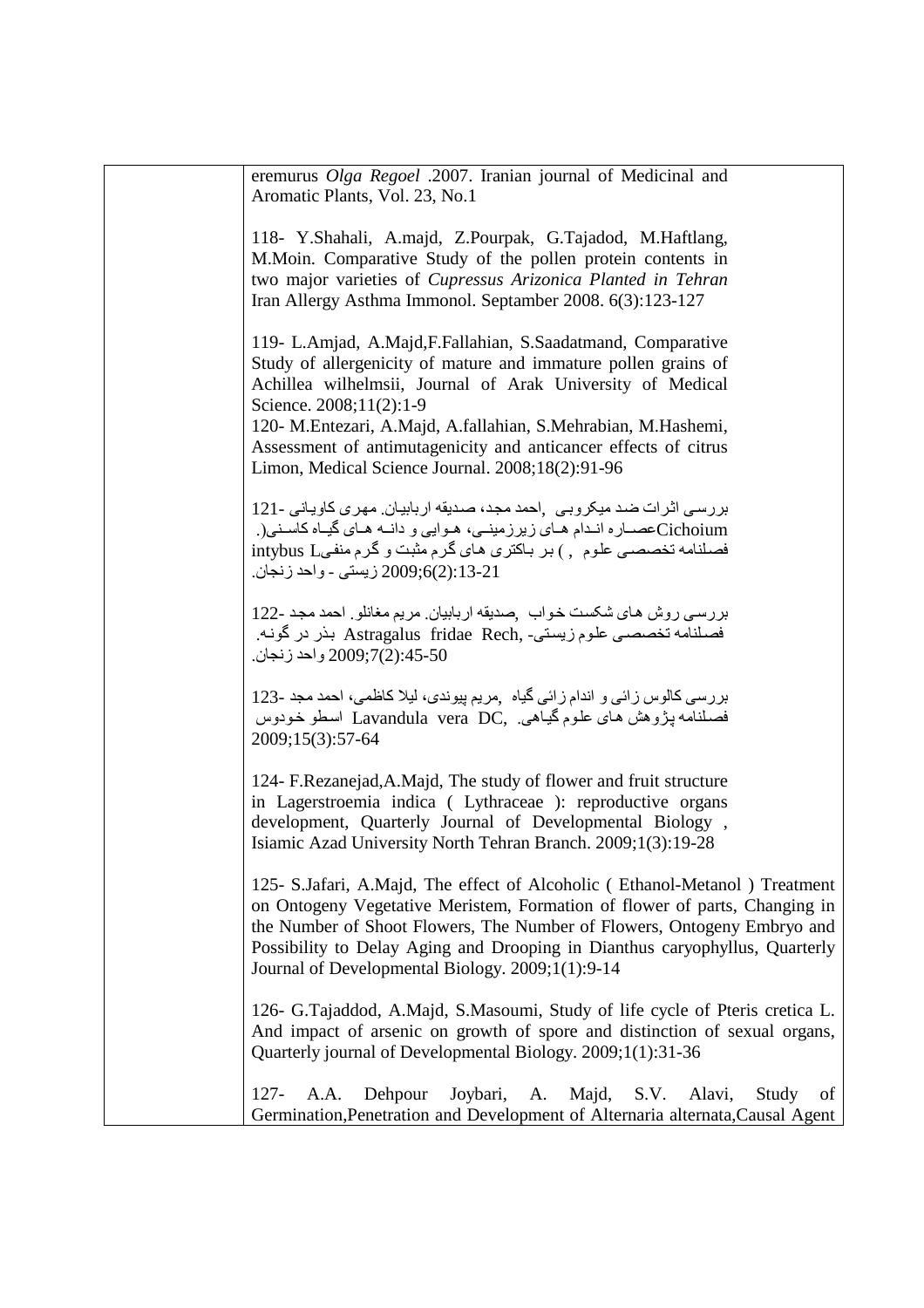| of Brown spot and Black rot Diseases, on Citrus Leaves and Fruits in North of<br>Iran, Iranian Journal of Biology. $2009;22(1):161-169$                                                                                                                                                   |
|-------------------------------------------------------------------------------------------------------------------------------------------------------------------------------------------------------------------------------------------------------------------------------------------|
| 128- A.Majd, S.Mehrabian, H.Rahmani, Study of antioxidant and anticancer<br>effects of Berberis integrima Bunge liquid extracts, Quarterly Journal of<br>Biological Sciences. 2009;1(1):31-38                                                                                             |
| 129- A.Majd, P.Jonoubi, M.Zeinipour, Research on the effects of water stress<br>on anatomical structure of Sunflower (Helianthus annuus L.), Quarterly<br>Journal of Developmental Biology, Isiamic Azad University North Tehran<br>Branch. 2009;1(4):11-24                               |
| 130- L.Amjad, A.Majd, Recognition and Isolation of Major allergens of<br>Achillea withelmsii pollens, PWASET. 2009;17:1361-1363                                                                                                                                                           |
| 131- Z.Jafari, F.Fallahian, A.Majd, M.Azin, Optimization of simultanous<br>production of amylase and pectinase by Aspergillus on Zae, JOURNAL OF<br>SCIENCES (ISLAMIC AZAD UNIVERSITY). 2009;18:17-30                                                                                     |
| 132- M. Peyvandi, O. Banihashemi, F. Farahani, A. Majd, M. Hosseini-<br>Mazinani, M. Sheidai, Molecular Analysis of Genetic Stability in Long-Term<br>Micropropagated Shoots of Olea europaeal. (cv. Dezful), Asian Journal of Plant<br>Sciences. 2009;8(2):146-152 [ISI] ISSN: 1682-3974 |
| 133- B.Doosti, A.Majd, T.Nejad sattari, GLANDULAR TRICHOMES ON<br>THE VEGETATIVE AND REPRODUCTIVE ORGANS OF SATUREJA<br>KHUZISTANICA J.: MORPHOLOGY, STRUCTURE, ULTRASTRUCTURE<br>AND DISTRIBUTION, JOURNAL OF SCIENCES (ISLAMIC AZAD<br>UNIVERSITY). 2009;18:31-42                       |
| 134- S.Jafari, A.Majd, Effects of sodium Chloride on ontogeny flower and yeild<br>rate of two cultivar of Arachis hypogeaea L., Quarterly Journal of Biological<br>Sciences. 2009;1(1):21-29                                                                                              |
| 135- S.Mehrabian, A.Majd, S.Sotoudeh, R.Mehrabian, Effects of phisical and<br>chemical factors on weight losing and antioxidant properties of Punica<br>granatum L. Of malass save variety in the storekeeping period, J.Sci.IAU.<br>2009;18:71-80                                        |
| 136- A.Majd, M.Bahar, S.Abdi, Effects of AC and DC magnetic field on seed<br>germination and primary growth of Brassica napus L. Seedlings, Quarterly<br>Journal of Developmental Biology. 2009;1(1):23-30                                                                                |
| $137 -$<br>A.Majd,<br>T.Nejad-sattari, R.A.Khavarinezhad, B.Doosti,<br>Chemical<br>composition of satureja Khuzestanica JAMZAD (Lamiaceae) essential oils<br>produced during ontogenesis and in vitro antimicrobial activity of essential oil,                                            |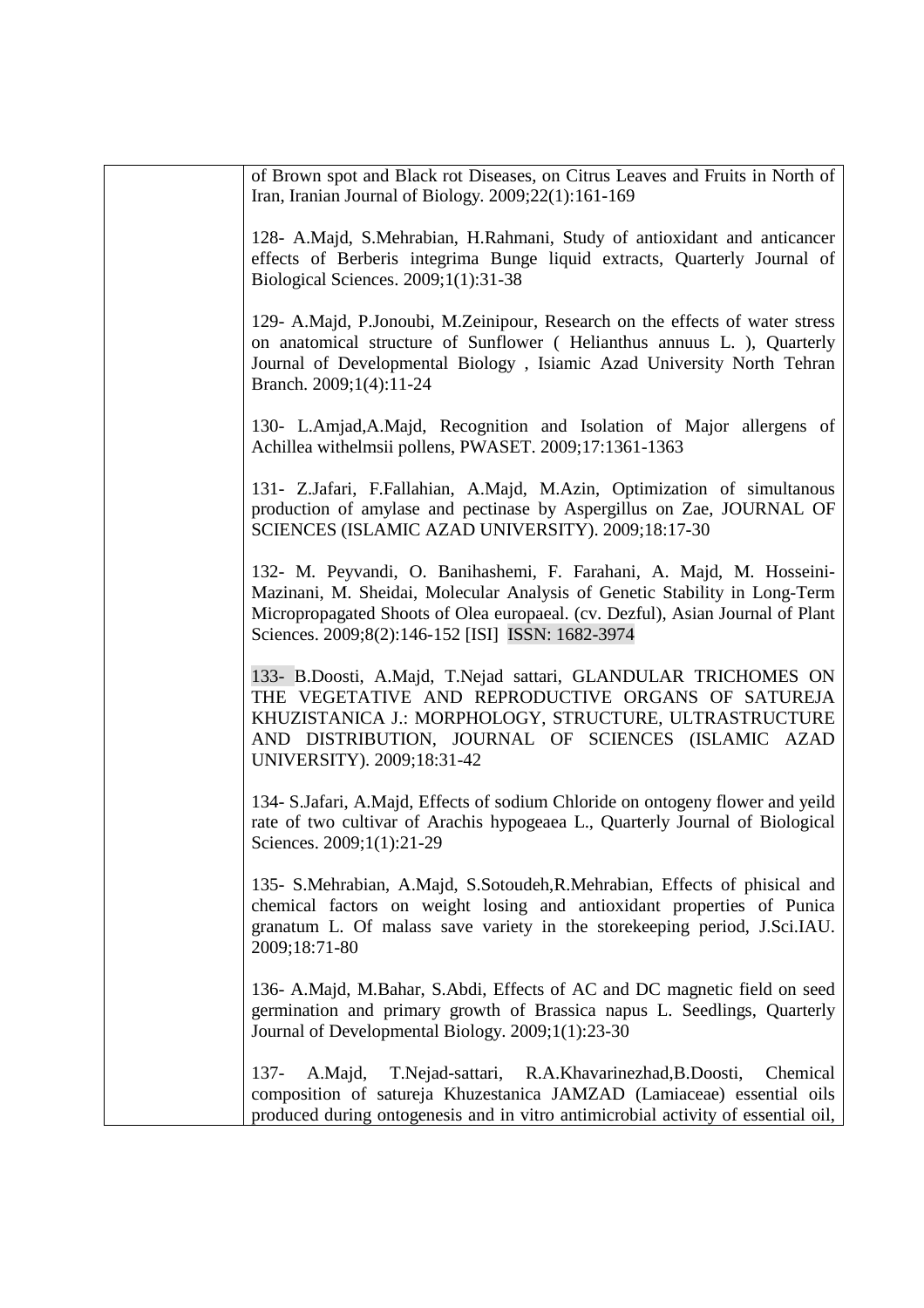| Journal of Sciences IAU. 2009;18                                                                                                                                                                                                                          |
|-----------------------------------------------------------------------------------------------------------------------------------------------------------------------------------------------------------------------------------------------------------|
| 138- S.Mehrabian, A.Majd, R.Dana, Antimutagenic and anticarcinogenic<br>effects of vegetative and generative parts of plantago major L. In Langrood and<br>Hesarak areas, Quarterly Journal of Biological Sciences. 2009;1(2):23-33                       |
| 139- Y.Shahali, Z.Pourpak, M.Moin, A.Mari, A.Majd, Instability of the<br>structure and allergenic protein content in Arizona cypress pollen., Allergy.<br>2009;64(12):1773-1779 [ISI]                                                                     |
| 140- A.Majd, A. Shabrangi, M. Bahar, S. Abdi, Effect of AC and DC Magnetic<br>Fields on Seed Germination and Early Vegetative Growth in Brassica Napus L.,<br>PIERS Proceedings, Moscow, Russia. 2009;18(21):710-714 [ISI] ISSN: 1559-<br>9450            |
| 141- Y.Shahali, Z.Pourpak, M.Moin, A.Mari, A.Majd, Immunoglobulin E<br>reactivity to Arizona cypress pollen extracts: evidence for a 35-kda allergen,<br>Allergy. 2009 Nov;64(11):1687-8. Epub 2009 Oct 1. 2009;64(11):1687-1688<br>[ISI] ISSN: 0105-4538 |
| كـالوس زائــي و انــدام زائــي گيــاه مــريم پيونــدي ميتــرا مرادتهرانــي احمــد مجــد 142-<br>فصلنامه تخصصيي علوم زيستي - واحد   ,Chrysanthemum  morifolium  Ramat  Lـــــــــــــــــــــــــــــ<br>53-59:(3)9(3):53-59 زنجان                         |
| آنتوڑنی   حسن قاسم پور   احمد مجد  مصطفی اسدی  فرخ قهرمـانی نژاد  طـاهر  نژاد ستاری -143<br>فصلنامه تخصصيي علوم زيستي - واحد  Onobrychis viciaefolia, علومگاگامتوفيت در<br>2010;10(3):1-8 زنجان.                                                          |
| 144- M.Mohammadi, H. Fahimi, A.Majd, The comparative effects of Salicylic<br>acid and Gibberellin on seed germination of the lentil (Lens culinaris L.),<br>Biology Journal of Islamic Azad University of Garmsar Branch. 2010;4(4):33-<br>44             |
| 145- M.Sharifshoushtari, A.Majd, Study of inflorescence, development and<br>genesis of shastadaisy ornamental plant (Chrysanthemum maximum Ramond)as<br>a patern of head flowers in Asteraceae family, Iranian Journal of Biology.<br>2010;23(1):47-61    |
| 146- M.Zangeneh Nasseri, A.Majd, G.Tajadod, Study of allergenicity of<br>Caesalpinia gilliesii pollen grains of Leguminosae, JOURNAL OF SCIENCES,<br>ISLAMIS AZAD UNIVERSITY (JSIAU) .Biology Issue. 2010;19:75-83                                        |
| 147- R. Davar, R. Darvishzadeh, A. Majd, Y. Ghosta, A.Sarrafi, QTL mapping<br>of partial resistance to basal stem rot in sunflower using recombinant inbred<br>lines, Phytopathologia Mediterranea. 2010;49(3):330-329 [ISI]                              |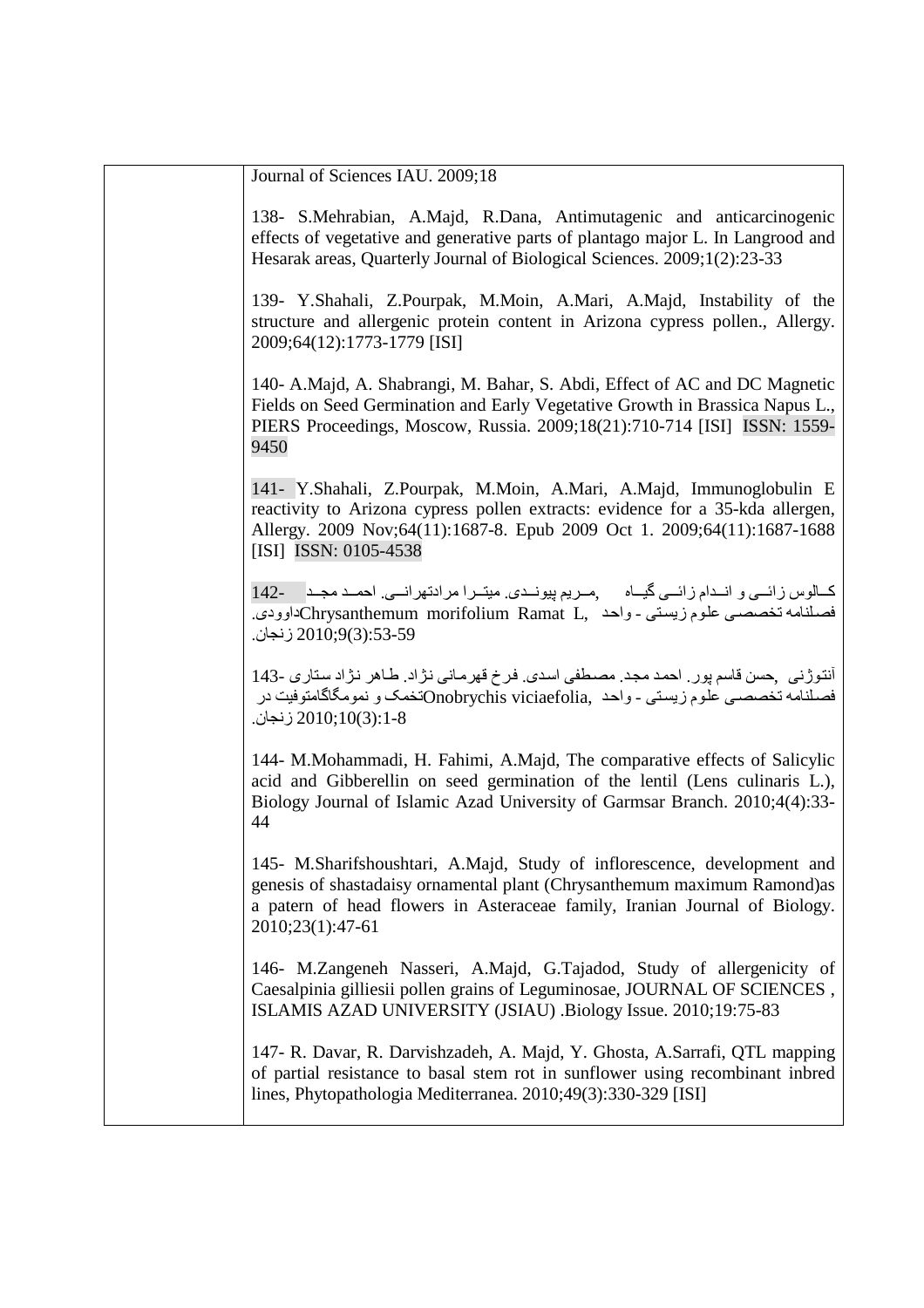| 148- A. Majd, Sh. Ehsandar, R. Choukan, H. R. Abdi, Production of synthetic<br>seed by encapsulating somatic embryo in potato (Solanum tuberosum L.),<br>Biology Journal of Islamic Azad University of Garmsar Branch. 2010;4(4):23-<br>32                                                                                                                                                                                                                            |
|-----------------------------------------------------------------------------------------------------------------------------------------------------------------------------------------------------------------------------------------------------------------------------------------------------------------------------------------------------------------------------------------------------------------------------------------------------------------------|
| 149- H. Nazerian, R.Taghavizad, A. Majd, Origin Of Honey Proteins And<br>Method For Its Quality Control, PAKISTAN JOURNAL OF BOTANY Vol.<br>42(5) 2010, Page: 3221-3228. 2010;42(5):3221-3228 [ISI]                                                                                                                                                                                                                                                                   |
| 150- Z.Darab, A.Majd, F.Chalabian, Optimizing of in vitro tissue culture of<br>Eucalyptus polyanthemos L. And studies affect of salicylic acid (SA),<br>JOURNAL OF SCIENCES, ISLAMIS AZAD UNIVERSITY (JSIAU)<br>Biology Issue. 2010;19:61-74                                                                                                                                                                                                                          |
| 151- M.Sheidai, L. Bahramai, A. Majd, Z. Noormohammadi, O. Alishah,<br>Genetic diversity in F2 back-cross progenies of cotton, Gene Conserve.<br>2010;9(38) [ISI]                                                                                                                                                                                                                                                                                                     |
| 152- F.HEYDARI *, P.FARNIA , J.NOUROUZI , A.MAJD , M.R.MASJEDI<br>,VELAYATI A.A., EVALUATING THE SENSITIVITY OF<br><b>THREE</b><br><b>USING</b><br>PCR-RESTRICTION<br><b>PRIMERS</b><br><b>FRAGMENT</b><br><b>LENGTH</b><br>POLYMORPHISM ANALYSIS<br>FOR RAPID<br><b>IDENTIFICATION</b><br>OF<br>MYCOBACTERIUM<br>SIMIAE ISOLATED<br><b>FROM</b><br><b>PULMONARY</b><br>TUBERCULOSIS PATIENTS, IRANIAN<br>JOURNAL OF CLINICAL<br>INFECTIOUS DISEASES. 2010;5(1):30-35 |
| 153- A.Shabrangi, M. Sheidai, A. Majd, M.nabiuni, D.Dorranian, Cytogenetic<br>abnormalities caused by extremely low frequency electromagnetic fields in<br>canola., scienceasia. 2010;36(4):292-296 [ISI] ISSN: 1513-1874                                                                                                                                                                                                                                             |
| 154- S.Arbabian, S.Jafari, A.Majd, N.Khosravi, Study of Structure of<br>Generative Meristem and Ontogeny of Flower in Capparis spinosa L.,<br>JOURNAL OF SCIENCES, ISLAMIS AZAD UNIVERSITY (JSIAU)<br>Biology Issue. 2011;20:53-60.                                                                                                                                                                                                                                   |
| 155- A.Majd, M.Sharif Shoushtari, Z.Pourpak, M.Moin, Essential Oils<br>Compound of Flower Essence & Pollen Grains in the Beginning $\&$ end of<br>flowering<br>Season, JOURNAL OF SCIENCES, ISLAMIS<br><b>AZAD</b><br>UNIVERSITY (JSIAU). Biology Issue. 2011;20:15-26                                                                                                                                                                                                |
| 156- Z. Baghali; A. Majd; A. Chehregani; Z. Pourpak; S. Ayerian; M.<br>Vatanchian, Cytotoxic effect of benzo(a)pyrene on development and protein<br>pattern of sunflower pollen grains, Toxicological & Environmental Chemistry.<br>2011;93(4):665-677 [ISI]                                                                                                                                                                                                          |
| $157 -$<br>A.Hossainzadehkalagar,<br>S.Mehrabian,<br>G.Mohammadpour,<br>A.Majd,                                                                                                                                                                                                                                                                                                                                                                                       |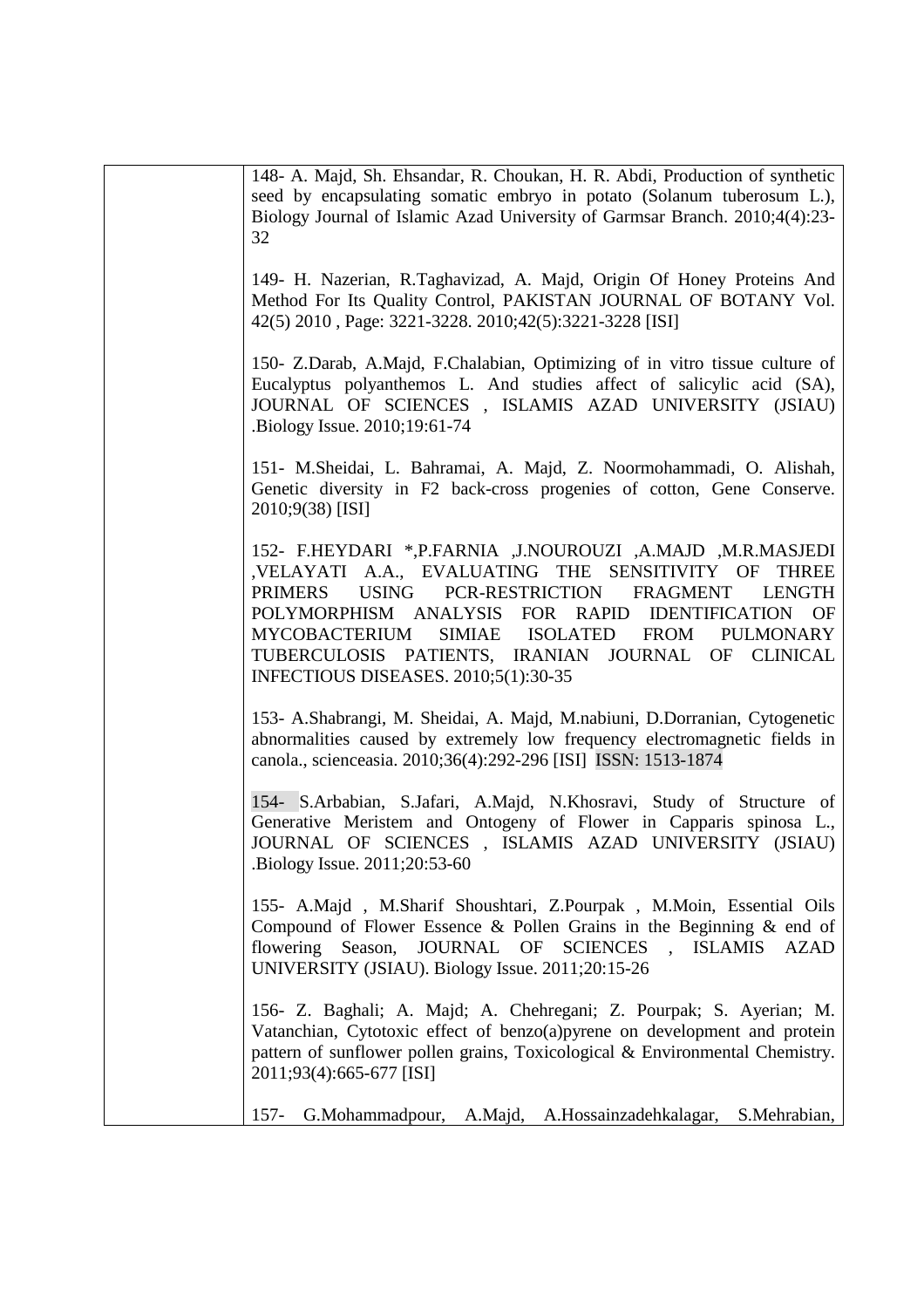|                          | T. Nejad-sattari, Antibacterial and Antifungal Effect of Three genus of Thyme |  |  |
|--------------------------|-------------------------------------------------------------------------------|--|--|
|                          | Plants and two Ecotype of ziziphora and Satureja, JOURNAL OF SCIENCES,        |  |  |
|                          | ISLAMIS AZAD UNIVERSITY (JSIAU) .Biology Issue. 2011;20:111-120               |  |  |
|                          |                                                                               |  |  |
|                          | 158- M. Ghaemi*, A. Majd, F. Fallahian, K. Ghasemi Bezdi, Comparison of       |  |  |
|                          | callus induction and somatic embryogenesis of some Iranian cottons            |  |  |
|                          | (Gossypium Spp.with Coker 312 and histology of somatic embryogenesis          |  |  |
|                          | African Journal of Biotechnology , Academic Journals. 2011;10(15):2915-2922   |  |  |
|                          | [ISI] ISSN: 1684-5315                                                         |  |  |
| <b>Responsibilities:</b> | * Professor and head of Faculty of Bio Sciences, Tehran North Branch,         |  |  |
|                          |                                                                               |  |  |
|                          | Islamic Azad Univ., Iran, (2008-onward)                                       |  |  |
|                          |                                                                               |  |  |
|                          | * Professor at Dept. of Biology, Faculty of Sciences, Tarbiat Moallem         |  |  |
|                          |                                                                               |  |  |
|                          | Univ. (from 1991- onward)                                                     |  |  |
|                          |                                                                               |  |  |
|                          | * Professor in Biology at Azad Islamic University, Science and research       |  |  |
|                          |                                                                               |  |  |
|                          | Branch, Tehran, Iran (from 1989-onward)                                       |  |  |
|                          |                                                                               |  |  |
|                          | * Professor and head of Biology Dept. of Azad Islamic Univ. of                |  |  |
|                          |                                                                               |  |  |
|                          | Teheran, Iran, (1998-2005)                                                    |  |  |
|                          |                                                                               |  |  |
|                          | * Head of Biology Dept., Azad Islamic Univ. (1987-1999)                       |  |  |
|                          | * Assistant Prof. and head of Faculty of Science, Abureyhan Univ.             |  |  |
|                          | $(1979-1981)$                                                                 |  |  |
|                          |                                                                               |  |  |
|                          | *Head of Biological programming committee of Iran Universities (1981-1991)    |  |  |
|                          |                                                                               |  |  |
|                          | * Director of Biological Ph.D- faculty of sciences, Tehran North Branch,      |  |  |
|                          | Islamic Azad University. (2009-onward)                                        |  |  |
|                          |                                                                               |  |  |
|                          | * Head of Biological sciences- Tehran North Branch, Islamic Azad              |  |  |
|                          | University. (2009-onward)                                                     |  |  |
| <b>Research</b>          | 1- Environmental Pollutants                                                   |  |  |
| Interests:               | 2- Pollenology and Allergically effects of pollen                             |  |  |
|                          | $3-$<br><b>Plant Embryology and Somatic Embryogenesis</b>                     |  |  |
|                          | The Antiallergic Effects of Plant<br>4-                                       |  |  |
|                          | 5- Biotechnology of Cell and Tissue Culture of Plant                          |  |  |
|                          | 6- Change of Secondary Metabolites throw Developmental Stages                 |  |  |
|                          | of Plant and Antimicrobial Effects of Them                                    |  |  |
|                          | 7- Aerobiology                                                                |  |  |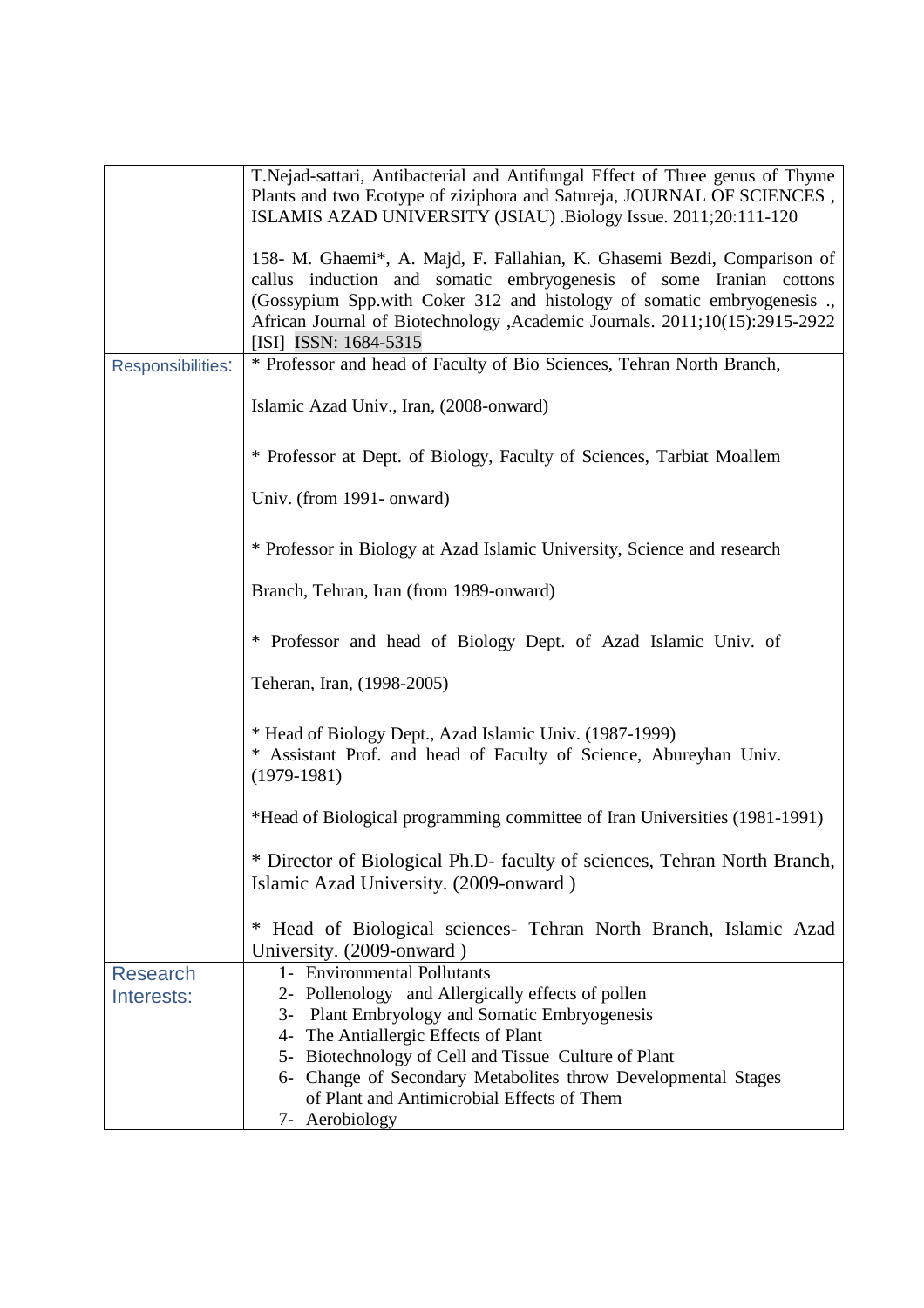| Courses:                                | * Undergraduate courses. Plant Morphology and Anatomy, Cell and<br>Molecular Biology, Plant Morphogenesis and Organogenesis.<br>* Graduate courses: Advance Cell Biology, Comparative Cell and Histology in<br>Plant ontogeny, Palynology and Plant Cell and Tissue<br>plants.<br>Culture.                                                                                                                                                                                                                                                                                                                                                                                                      |  |  |  |
|-----------------------------------------|-------------------------------------------------------------------------------------------------------------------------------------------------------------------------------------------------------------------------------------------------------------------------------------------------------------------------------------------------------------------------------------------------------------------------------------------------------------------------------------------------------------------------------------------------------------------------------------------------------------------------------------------------------------------------------------------------|--|--|--|
|                                         | For PhD. students: special topics (Environmental Pollutants and<br>Plants), Plant Embryology, Developmental Plant Biology, and<br>advance cell Biology, Plant organogenesis, Advance polyniology.<br>Molecular Biology and Evolution. Comparative Anatomy in Vascular<br>plants.                                                                                                                                                                                                                                                                                                                                                                                                                |  |  |  |
| <b>Selected</b><br><b>Publications:</b> | 1) Plant cell (translation), first edition 1983, second edition<br>1987, third edition 1989, forth edition 2000, and fifth edition 2002<br>2) Atlas of Plant Biology (translation), I., 1984.<br>3) Atlas of Plant Biology (translation), II.1986.<br>4) Atlas of Cell Biology (translation), 1985.<br>5) Plant Development (translation), 1996.<br>6) Plant Biology (translation), 1996.<br>7) Cell and Molecular Biology<br>Vol. I - 1997<br>Vol. II - 1998 and second edition I. II. 1999,11 <sup>th</sup><br>edition, 2008<br>8) Electron microscope and Histotechnique, 2001<br>9) Thallophytes, 2001<br>10) Cell and Molecular procedures, 2001<br>11)Molecular Biology(translation),2005 |  |  |  |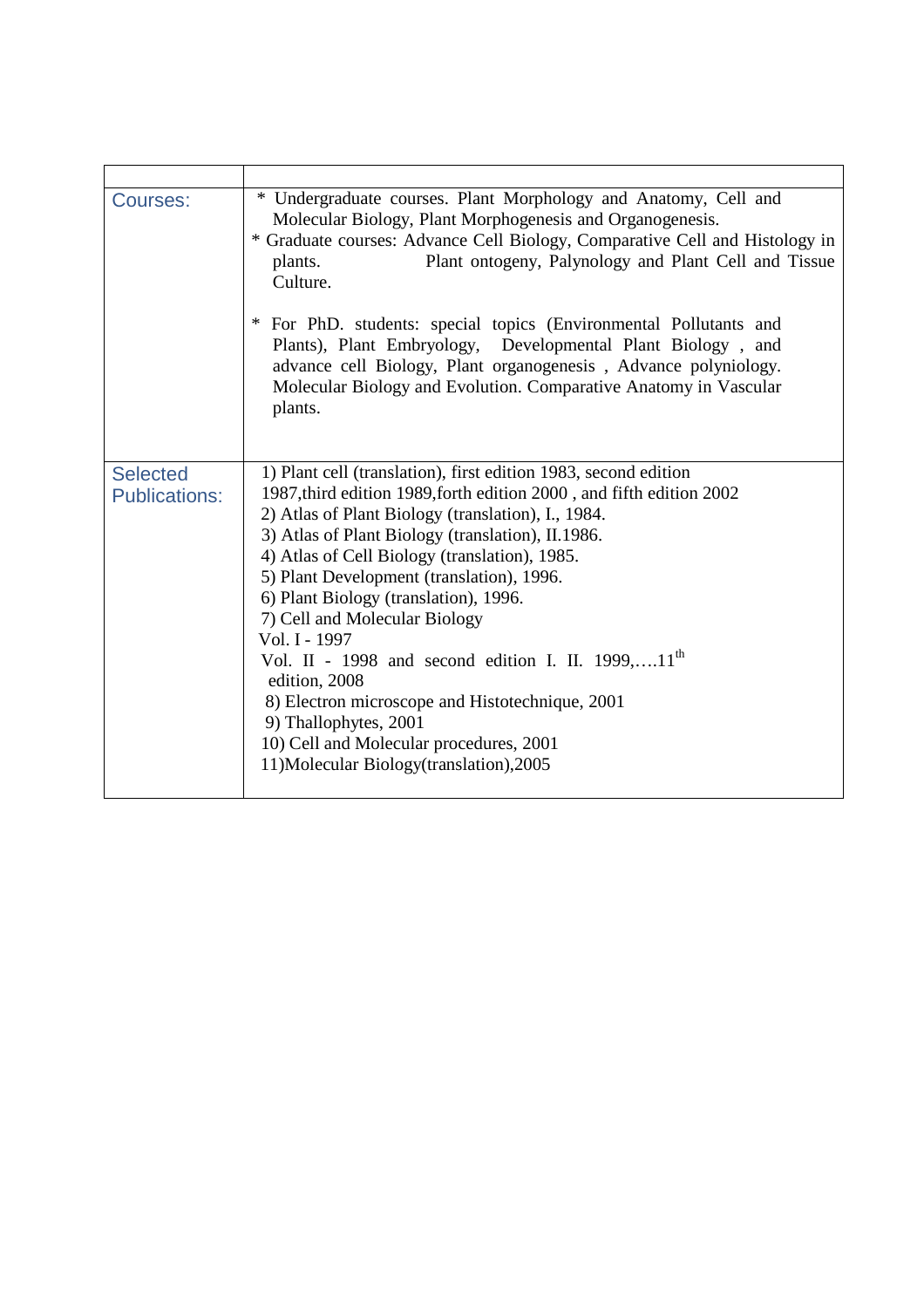دوره هاي تخصصي بعد از دكترا :

|                                                            | موضوح | ەدت زەان-سال                      |             | مكان                        |
|------------------------------------------------------------|-------|-----------------------------------|-------------|-----------------------------|
| 1-دانشگاه پي ير و ماري<br>روش های نوین در زیست شناسی سلولی |       | 1-دانشگاه پی یر و ماری کوری پاریس |             | یک ماہ – 1364               |
| 2–دانشگاه پی پر و ماری کوری پاریس                          |       | $1369$ روز-1369                   |             | روش های نوین در زیست        |
| شناسی گیاهی<br>3–دانشگاه ژنو–سوییس                         |       | يك هفته-1370                      | بيوتكنولوژى |                             |
| گیاهی                                                      |       |                                   |             |                             |
| 4-دانشگاه يو کوهاما-ژاپن                                   |       | دو هفته-1371                      |             | بیوتکنولوژی کشت سلول و بافت |

5 - دانشگاه پير و ماري كوري پاريس يك هفته1371- روش هاي نوين گرده شناسي

## خلاصه موارد خاص

- -برنده جايزه تشويقي كتاب سال جمهوري اسلامي ايران در هفدهمين دوره كتاب سال  $-1$ -2 استاد نمونهي كشوري دانشگاه آزاد اسلامي 1389 ( از واحد تهران شمال )
	- -3 استاد نمونه ي گروه زيست شناسي دانشكده علوم دانشگاه تربيت معلم سال 1380
		- -4 چهره ماندگار زيست شناسي سال 1383
	- -5 استاد نمونه گروه زيست شناسي و دانشكده علوم پايه دانشگاه آزاد اسلامي 3 نوبت
- -6 پژوهشگر نمونهي گروه زيست شناسي دانشكدهي علوم دانشگاه آزاد اسلامي سال 1387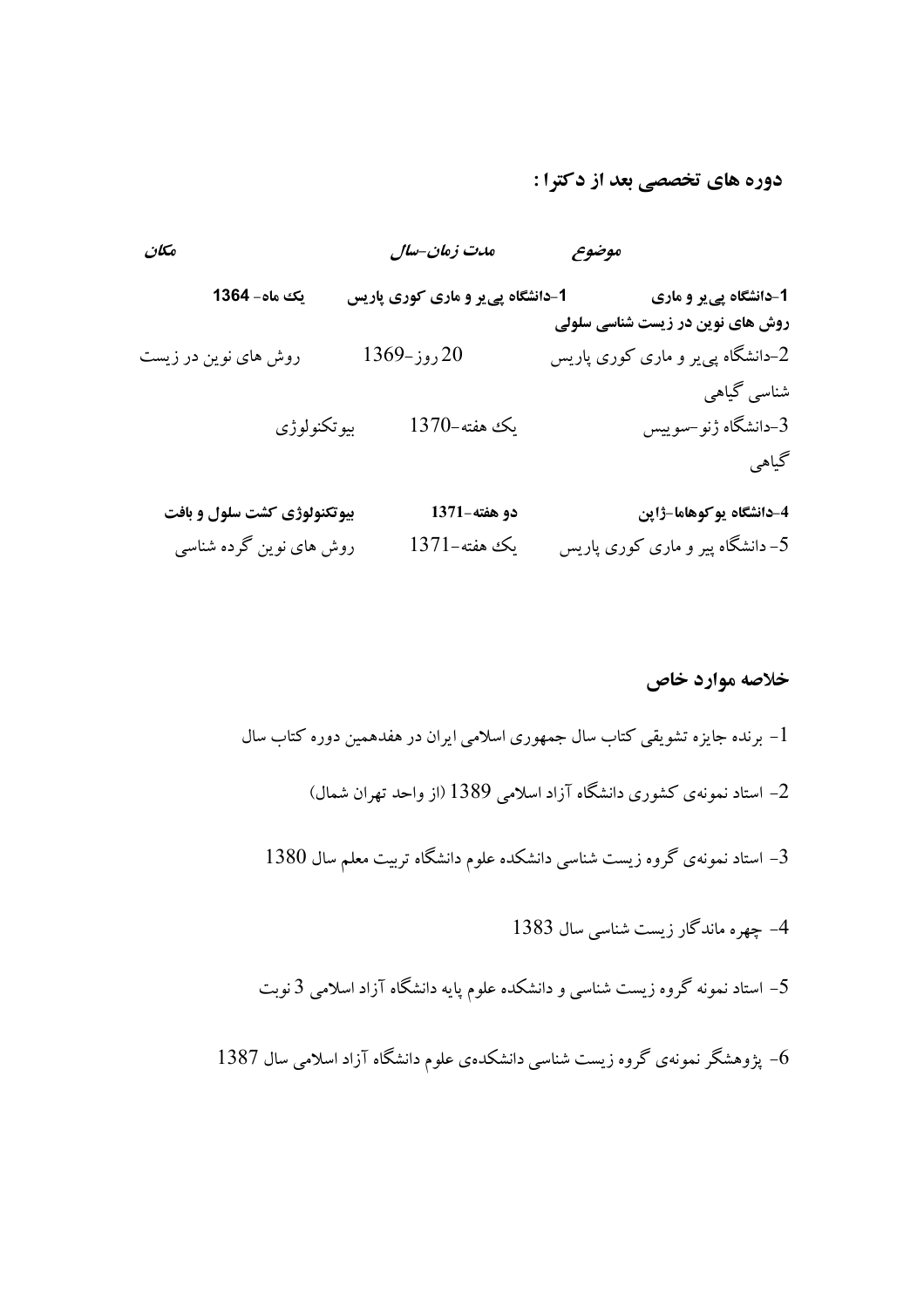## -7 پژوهشگر برتر واحد تهران- شمال دانشگاه آزاد اسلامي سال 1388

- -8 تا كنون راهنمايي حدود 90 ( نود) پايان نامه دوره كارشناسي ارشد در زمينه هاي مختلف زيست شناسي سلولي-تكويني
	- -9 تاكنون راهنمايي حدود 35( سي وپنج) رساله دكترادر زمينههاي مختلف سلولي تكويني گياهي
- -10 مسئوليتهاي سرپرستي دوره شبانه دانشكده علوم دانشگاه ابوريحان ، رياست ذانشكده علوم دوره روزانه و شبانه همان دانشكدهسال 1357و 1358، عضويت وسپس سرپرستي كميته برنامه ريزي زيست شناسي ستاد انقلاب فرهنگي، عضويت در كميته گزينش علمي-تخصصي استاد گروه علوم پايه ستاد انقلاب فرهنگي، بنيانگذار و مديريت گروه زيست شناسي و ميكروبيولوژي در دانشگاه آزاد اسلامي واحد تهران-شمال در سالهاي متمادي، مديريت گروه زيست شناسي واحد علوم و تحقيقات دانشگاه آزاد اسلامي از 1368 حداقل به مدت 10 سال، عضو هيئت مديره انجمن زيست شناسي ايران، عضو كميته علمي كنفرانس هاي سراسري زيست شناسي از سال 1372 تاكنون ، عضو شوراي پژوهشي دانشگاه تربيت معلم تهران، عضو شوراي دانشگاه تربيت معلم تهران، عضو كميته تخصصي زيست شناسي در دانشگاه تربيت معلم و دانشگاه آزاد اسلامي، عضو شوراي پژوهشي واحد تهران- شمال براي 3 تا 4 سال، عضو شوراي پژوهشي دانشكدهي علوم پايه واحد تهران شمال، مدير گروه دورهي دكتراي زيست شناسي واحد تهران-شمال دانشگاه آزاد اسلامي، رئيس دانشكدهي علوم زيستي دانشگاه آزاد اسلامي واحد تهران شمال در حال حاضر.
- -11 داشتن چندين تشويق نامه، لوح تقدير و....به دليل فعاليت هاي علمي پژوهشي و همكاري با دانشگاه ها.
- -12 افتخار داشتن همكاري در موارد لازم به صورت تدريس با دانشگاه هاي اصفهان، تهران، تربيت مدرس، مشهد، اراك، زابل، زنجان و با موسسات پژوهشي حسب مورد.
- -13 همكاري به عنوان عضو هيئت تحريريه با مجله ي زيست شناسي ايران، مجله ي علوم پايه و مجلهي زيست شناسي واحد زنجان-مجلهي زيست شناسي واحد ورامين.